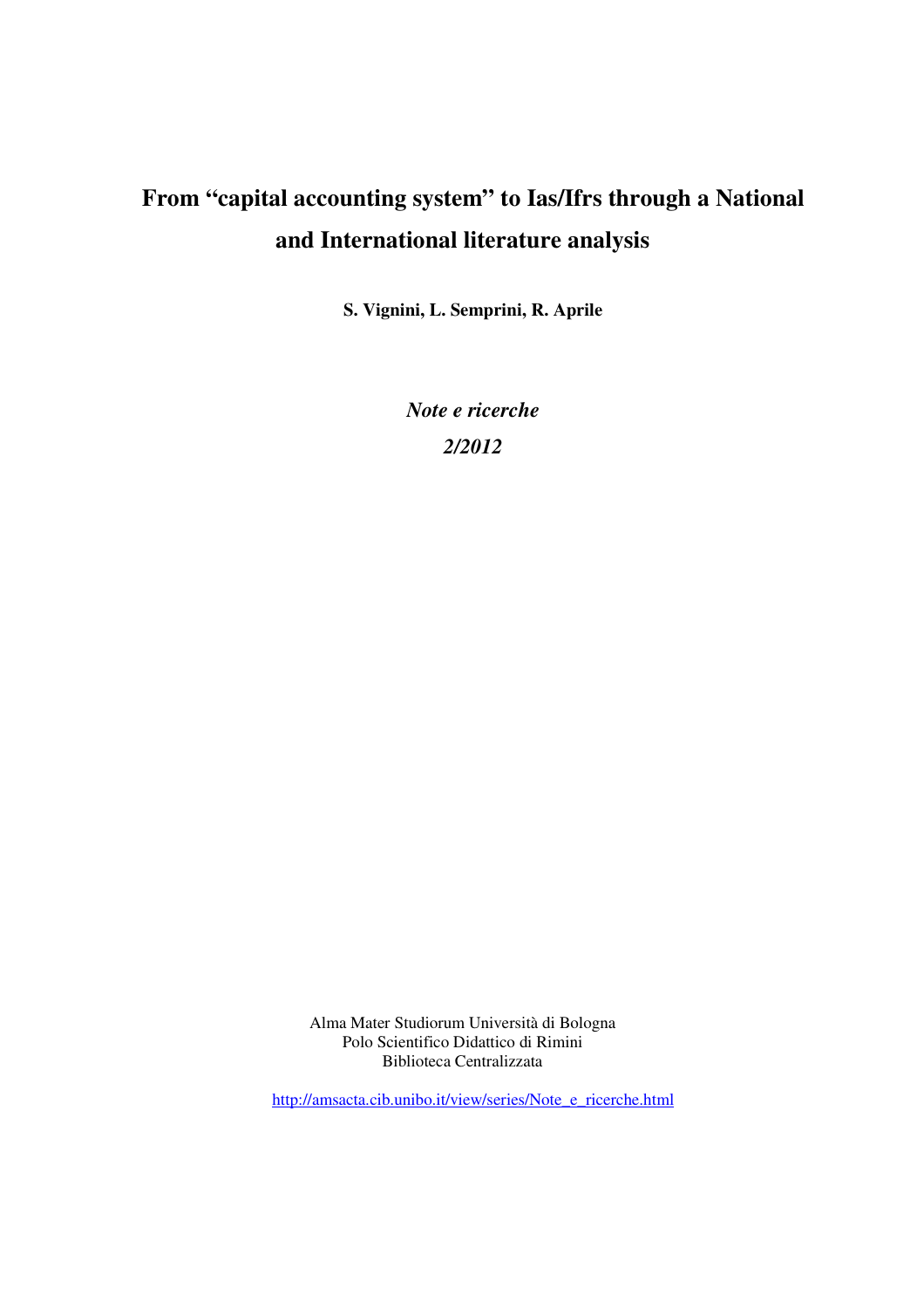# **From "capital accounting system" to Ias/Ifrs through a National and International literature analysis**

S. Vignini, L. Semprini, R. Aprile<sup>1</sup>

#### **Abstract**

The purpose of this study is to analyse the "capital accounting system" and its evolution in the National and International literature to point out which are the elements that mainly affect International Accounting Standards.

This work, starting from the theorization of Besta (the most important author modelling the "classic capital accounting system" at the beginning of '900) and following with De Dominicis (the author of the "variante corrente" of the capital accounting system), analyses the theorizations arising from the International literature, reaching to point out some specific characteristics of the capital accounting system that specifically affect International Accounting Standards Ias/Ifrs.

#### **Introduction**

The adoption of Ias/Ifrs has recently and deeply affected financial statements in the EU. These standards sometimes show an atomistic view and are not easy to understand in light of the income accounting system traditionally applied in Italy. On the other hand, in the International context the capital accounting view is widespread, but there is not a univocal capital accounting system theory that could be adopted. In light of these considerations the great work of Besta (and the following contributions of De Dominicis), seems to become more and more important to understand the Ias.

As Ias/Ifrs are strongly affected by the capital accounting view, our contribution has the purpose of analyzing, under a theoretical dimension, the capital accounting system, particularly with reference to peculiar aspects and value system.

With reference to the first object we analyze some contributions arising from the Italian literature (Besta, De Dominicis) and International literature with particular reference to the asset

<sup>&</sup>lt;sup>1</sup> Stefania Vignini (PhD) wrote par. 1, Lauretta Semprini (PhD) wrote par. 2 and Roberto Aprile (PhD) wrote par. 3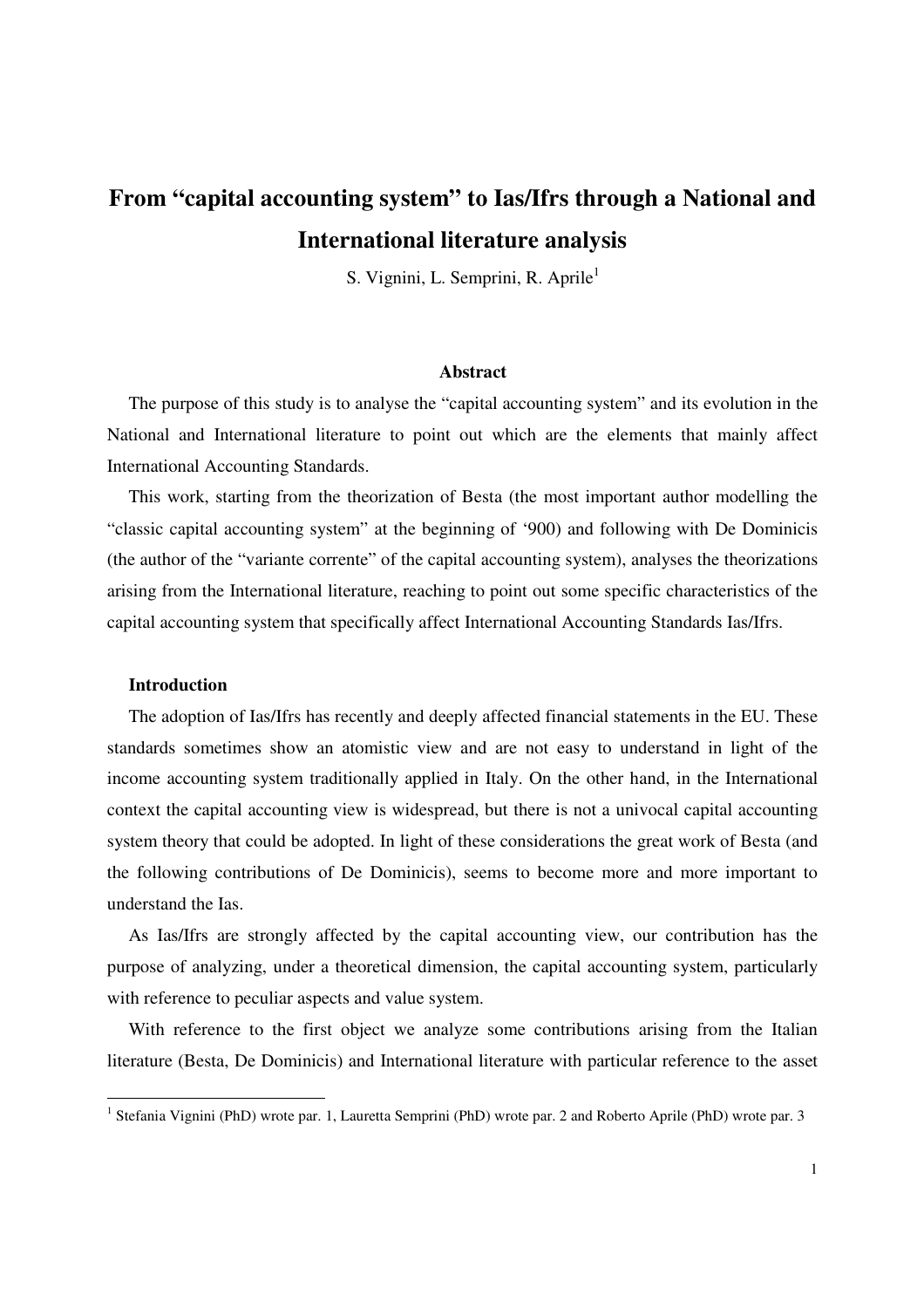liabilities view (Sprouse and Moonitz), and revenue and expense view (Paton, Littleton and Dixon).

As far as the "system value", our attempt has been such to extrapolate the concepts of value accepted by several authors (Besta, Edwards and Bell) with the main goal of identifying possible contact points in IAS-IFRS.

#### **1. Origin of the capital system: the value theory from Besta to De Dominicis**

#### **1.1 The classical capital accounting system**

The first part is aimed to a brief review of the classical capital accounting system, (the language of "*variazioni patrimoniali nette*") and the "current" capital accounting system (the language of "*variazioni patrimoniali lorde*"), through the work of Besta<sup>2</sup> and De Dominicis, specifically discussing the concepts of capital and expense/revenue as they are treated by the two authors.

According to Besta, in his main work ("*La Ragioneria*"), "considered not only one of the most appreciated treaty in the accounting literature, but also the landmark on which the structure of our disciplines was built"<sup>3</sup> , *"gli elementi di cui è costituito il patrimonio; e sono appunto le mutazioni degli elementi patrimoniali, e del patrimonio intero, che occorre poter rilevare"*<sup>4</sup> and value is their essential and characteristic quality, which in the universality of the cases is the only common factor.

The accounting theory from Besta requires that the accounting "will include active and passive elements of the business's capital (*conti elementari*) and the positive (revenues and profits) and negative (expenses and losses) variations of the equity; so that a accounting books system correctly kept allow to appreciate, at all times, the accounting business of the equity, and as a consequence the sum of the particular results concerning the management of single elements in

<sup>&</sup>lt;sup>2</sup> The abandon of the *logismografia* till then dominating is due to Besta. The value and quality of the business's capital are established as expression of the business. It thus becomes concrete the orientation of Accounting as science applied to the study of the business administration.

<sup>3</sup> Giannessi E., *I precursori in economia aziendale*, IV Ed., Giuffrè, Milano, 1980, p. 117.

<sup>4</sup> Besta F., *La Ragioneria*, Vol. III, Ed. Vallardi, Milano, 1920, p. 5.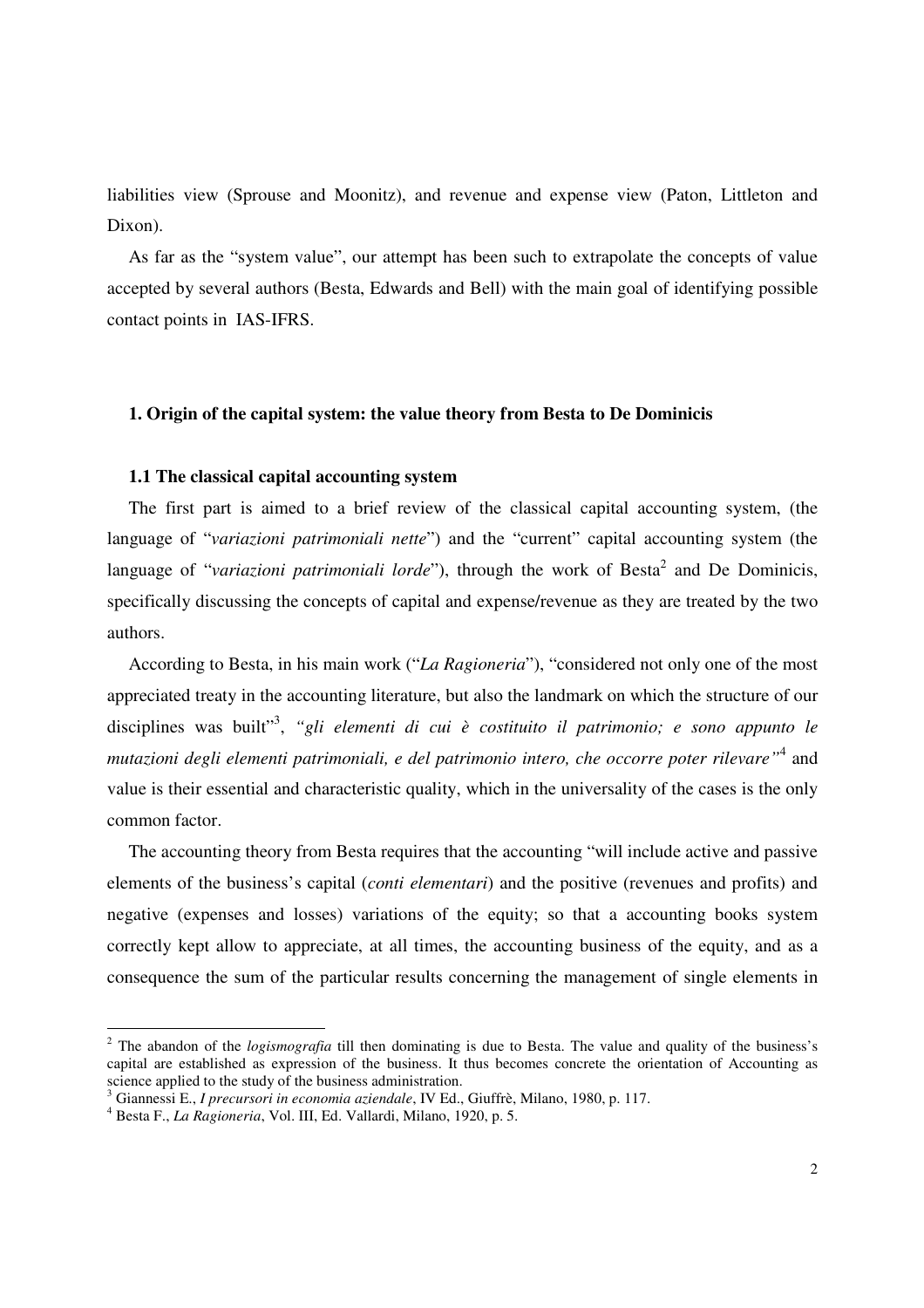the capital, that is the achieved profit or the suffered loss"<sup>5</sup>. For such reason, the books concerning administrative facts, kept using the double entry registration method are grouped within the "capital system" or "capital books". As a matter of fact, Besta asserts "if the books do contemplate the firms' wealth directly during their life, that is in the real changes that they undergo, their direct objects is their capital, whereas they can be called capital books"<sup>6</sup>, thus, the literature<sup>7</sup> supporting them can be named "*patrimoniale atomistica*", as named by D'Ippolito since, "*non riconosce che il fondo patrimoniale non è una semplice somma algebrica di elementivalore determinati in via autonoma, ma risulta da un sistema interconnesso di elementi-valori*" 8 and "*ciascuno di quegli elementi perde la sua autonomia ed il suo originario valore di acquisizione per assumerne un altro conseguente alla sua coordinazione con altri di specie diversa, in modo da costituire un organico ed unitario complesso di risorse disponibili per l'esercizio dell'attività aziendale*" 9 .

From here the capital "needs to be viewed mainly as a factor measurable in reason of the value, which is the aggregation of the values that can be related to the owned assets, or assets that

 5 Catturi G., *Teorie contabili e scenari economico-aziendali*, Cedam, Padova, 1997, p. 148.

<sup>6</sup> Besta F., *La Ragioneria*, Vol. II, sec. Ed., Milano, 1909, p. 277.

 $7$  With respect to the decreased interest in the capital system and the trend to avoid teaching it in secondary schools, Catturi shows all of his disappointment and discusses the main reasons for which he finds this situation inconvenient. First of all the author states that the capital system "does not generate a methodological problem in the determination of the financial result in a specific period as well as the revenue system, and this latter on the other hand does not generate problems in detecting qualitative and quantitative mutations in the firm's capital"; furthermore he asserts that many enterprises feel the need to determine peculiar results concerning the management of specific capital aggregates, such as real capital, credits, titles, in order to obtain useful information for the firm's managers in deciding whether to pursue the adopted management strategies or to set up new ones. As a consequence these productive units, even keeping their books with the revenue system, "are also able to detect peculiar results according to Besta's theoretical notions and requirements: therefore their accounting books system results in a mixture that implicitly acknowledges the management significance of the capital system" (Catturi G., *Teorie…, ibidem*, p.164).

It is a fact that the capital system, moreover the one known abroad, and many of the administrative criteria effectively adopted and theoretically proposed, show the influence of Besta's perspective. In this regard we would like to relate the idea of the two authors taking into account the possible affinities between the two approaches (Besta and IASB model): "the affinities between the two approaches begins with the shared capital-atomistic perspective, and they go on merging towards the evaluation criteria of the goods belonging to the business's capital. The first affinity can be observed immediately in the definition of the positive and negative components of the financial result which, in both models, are expressed in terms of capital variations. Concerning the evaluation of goods belonging to the firm's capital, the emphasis that Besta places on the attribution of a real value to the goods of a capital complex shares similarities with the current values criterion found in the IASB model itself" (Paglietti P., Pavan A., La teoria contabile di Fabio Besta alla luce del modello di bilancio IASB, in *Contabilità e cultura aziendale*, 2008, vol. VIII, n. 2, p. 8).

<sup>8</sup> D'Ippolito T., "La teoria della partita doppia secondo Fabio Besta", in *Rivista Italiana di Ragioneria*, 1966, n. 8/9, pp. 243-256; n. 10, pp. 301-307.<br><sup>9</sup> Cetturi G. *ibidam*, p.140.

Catturi G., *ibidem*, p.149.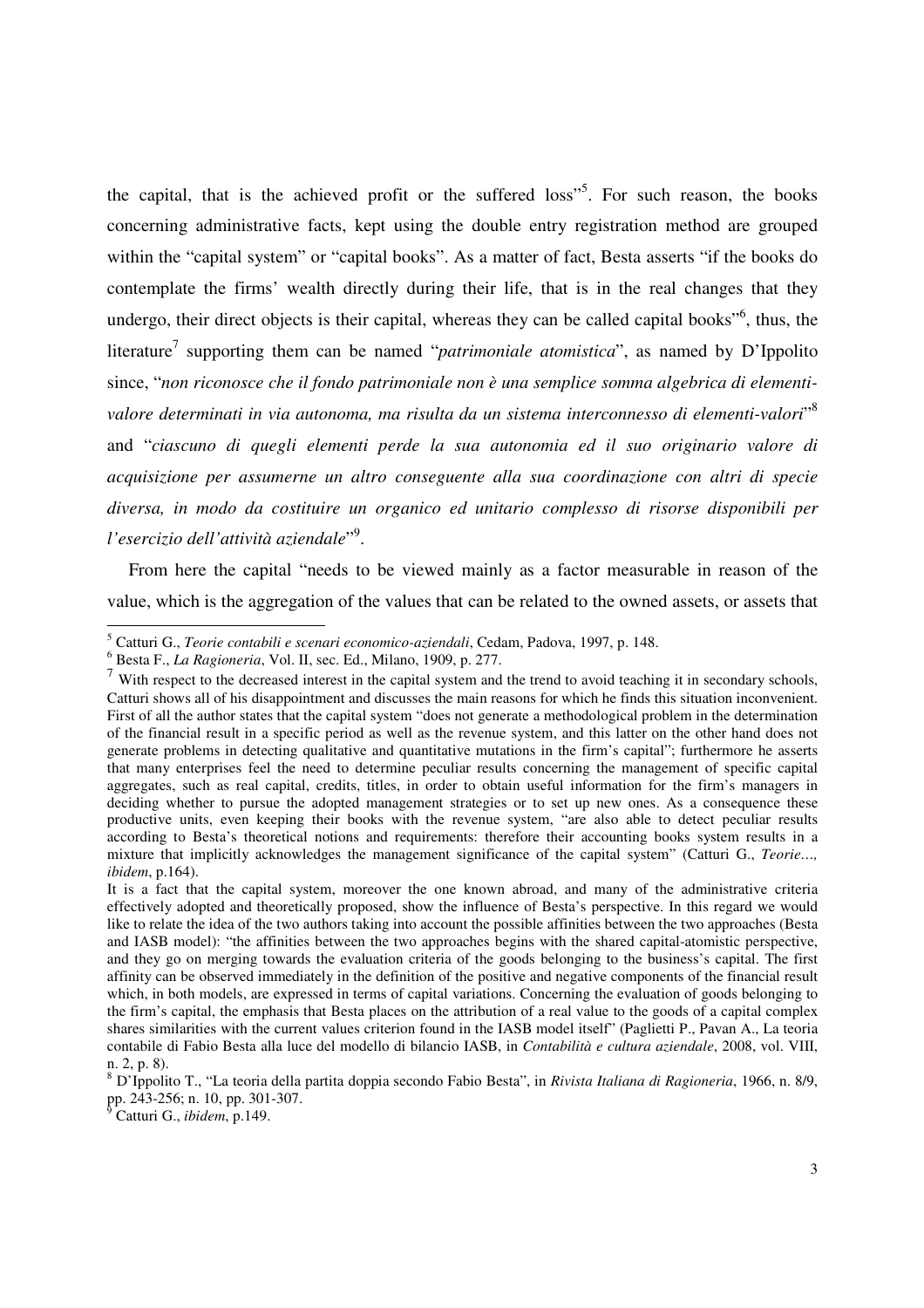can be demanded or given to somebody else, and it's wrongfully called from Rossi or Cerboni<sup>10</sup> *una somma di diritti e di obblighi*" <sup>11</sup>. Administrative events are constantly generating changes of value in the elements of the firm's capital, hence if "the event object of the recording generates a permutation in the element of the capital (*"evento amministrativo di tipo permutativo*"), then it is clear that the net value or net substance undergoes no variation, but if the managing operation causes an active mutation in a capital element (increase in an active element or decrease in a passive element) which is not compensated in value or it is only partly compensated by a passive mutation (increase in a passive element or decrease in an active element) (*fatto amministrativo di tipo modificativo o misto*), then a variation *nella sostanza netta* will be detectable.

In the first case the total measure ascribed to the fund, complex object of the whole books system, remains unaffected and equivalent active and passive mutations necessarily need to be present; in the second case such measure changes, it is then possible that mutations of both orders, partly compensating each other, or mutation of a single order need to be recorded"<sup>12</sup>.

Moreover, according to Besta the *valore reale* of goods, of any species and kind, it's the one that adjusts to their reproduction cost, intended both as cost of physical reproduction, "which consists in obtaining exactly the same kinds, and as cost of economic reproduction, which is obtained by surrogating a utility showed under a certain form with an utility estimated as an analogue, but incorporated under a different form<sup> $13$ </sup>, thus "as the minimum mercy cost for which now or in a near future, will be possible obtaining either through direct fabrication or through exchange, an identical good or a surrogate good of equal utility. In this perspective, the idea that the value of a thing adjusts to its reproduction cost can be applied to goods of any species or kind. and also goods that are rare or with limited or protected reproduction and those that do not or cannot have equals worldwide"<sup>14</sup>.

<sup>&</sup>lt;sup>10</sup> We would like to remind in this purpose that the concept of capital belonging to Besta finds its resolution exclusively in the economic meaning of the word, as opposed to the logical recording which gave a strictly legal interpretation of it.

<sup>11</sup> Besta F., *La Ragioneria*, Vol. I, Ed. Vallardi, Milano, 1891, pp. 70 and 72.

<sup>12</sup> Besta F., *La Ragioneria*, Vol. III, p. 5.

<sup>13</sup> Ferrara F., *Introduzione al vol. XI*, serie I, Biblioteca degli Economisti, LXV.

<sup>14</sup> Besta F., *La Ragioneria*, Vol. I, pp. 227-229.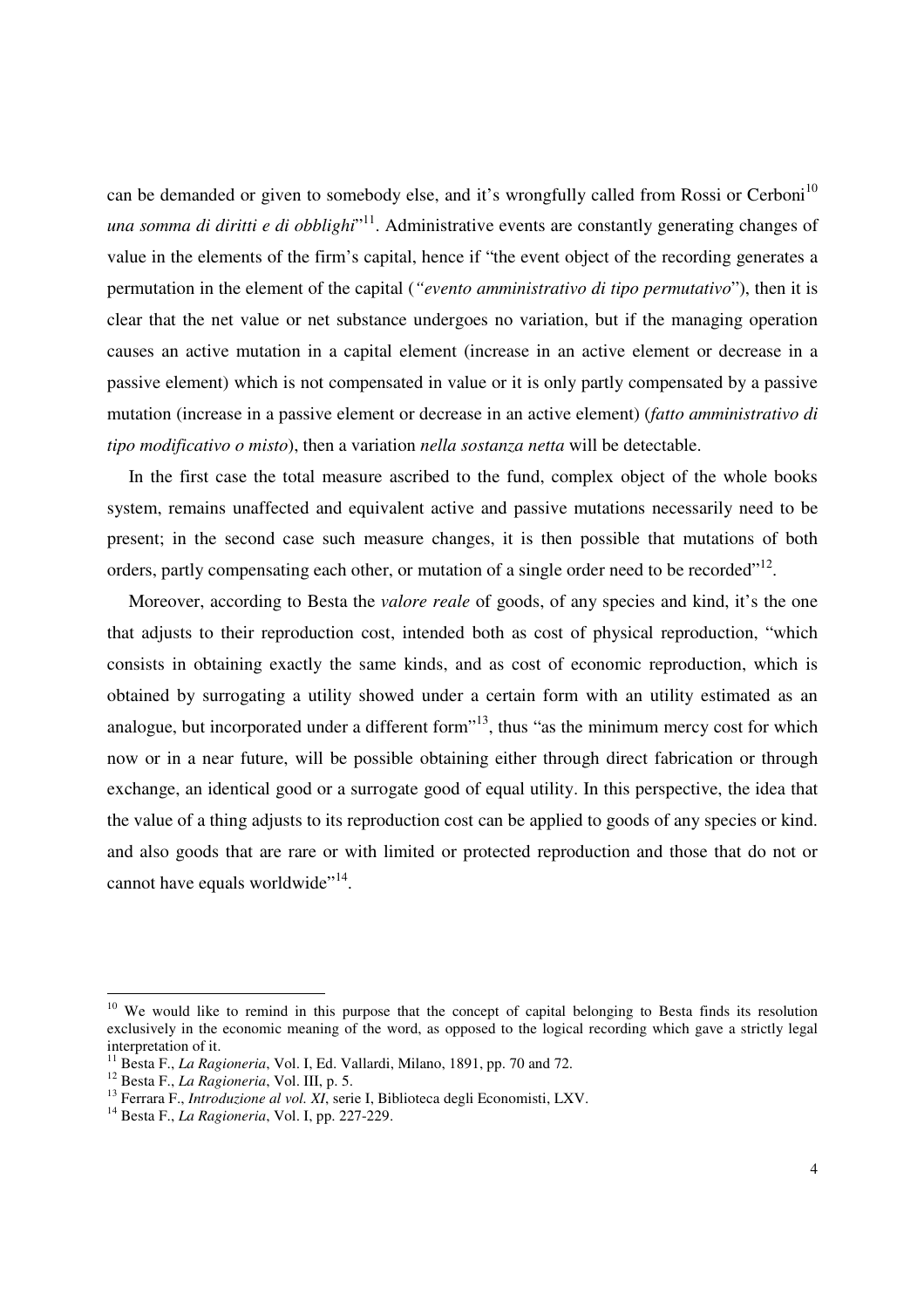### **1.2. The "current" capital accounting system**

The *variante corrente<sup>15</sup>* of the capital accounting system (that is the procedure proposed by De Dominicis) introduces a new perspective with respect to the classic theory of Besta. De Dominicis, taking the German matrix variant as a reference base, suggests a concept of expense<sup>16</sup> and revenue "larger than what found in the German setting. While in this latter purchase costs and revenues of productive factor are not contemplated, being the cost phenomenon born only with consumption, De Dominicis, counts on detecting the costs of purchasing and the factor revenues at the time of their manifestation, in order to make them merge, during the accounting assessment phase, in material consumptions" (…), thus in the current variation the expense is obtained during the exchange act, "and it is then absorbed by the consumption, which anyhow even in this perspective turns out as the only relevant factor in determining the financial outcome<sup>"17</sup>. According to De Dominicis "the concept of capital as values fund is not only quantitative… It is a qualitative-quantitative concept, since each measurement implies a quality to which it is applied"<sup>18</sup>. Moreover he asserts that the values in the capital are *valori di stima<sup>19</sup>* and need not to be confused with exchange values from which they very often are different, and for which determination criteria are chosen mainly as a function of the evaluation purpose (search for the economic result of a period, search of the presumptive capital value in the possibility of relinquishment or merging or liquidation of the firm etc.) and also for a determined purpose

<sup>&</sup>lt;sup>15</sup> We chose to retain the term "variante corrente" in its original language because we believe that the attempt of finding a translation would be rather unfair. Such term has been coined by a preeminent literature subsequent to the author and by now established in the italian literature.

<sup>&</sup>lt;sup>16</sup> In the specific, according to De Dominicis "*non tutte le variazioni attive patrimoniali sono ricavi e non tutte quelle passive sono costi. Affinché si possa parlare di ricavi e di costi occorre che le variazioni patrimoniali derivino da un fatto economico direttamente o indirettamente attinente il processo produttivo. Entrate di denaro o di altri beni derivanti da apporti di capitale proprio nell'impresa non sono ricavi ed uscite di denaro o di altri beni derivanti da distribuzioni di utili e da rimborsi di capitale non sono costi*". He then goes on saying that "*per stabilire se una determinata variazione in un elemento patrimoniale (nel denaro, nei crediti, nei debiti, nelle merci, negli impianti, ecc.) rappresenti o meno un ricavo o un costo, occorre esaminarla sotto il punto di vista della causa o fatto economico che l'ha originata: se tale causa è il processo produttivo, da cui discende il risultato economico, quella variazione rappresenta un ricavo o un costo*" (De Dominicis U., *Lezioni di Ragioneria generale*. *Capitale, costi, ricavi e reddito*, vol. III, part I, IV edition, Bologna, 1984, p. 247).

<sup>17</sup> Ceriani G., "Il sistema contabile patrimoniale nell'impostazione di Fabio Besta, nella variante corrente e nella variante anglo-americana", in *Contabilità e cultura aziendale*, 2006, Vol. VI, n. 2, p. 47.

<sup>18</sup> De Dominicis U., *Lezioni.., Ibidem*, Vol. III, p. 65.

<sup>&</sup>lt;sup>19</sup>The expression "*valore di stima*" indicates overall the attribution of a value to a determined object according to multiple criteria, regardless from the exchange value of the object. Such value can assume different economic meanings, for further information we suggest among the others D. J. Alexander: "Recent history of fair value", in "*The Routledge Companion to Fair Value and Financial Reporting*", edited by Peter Walton, may 2007.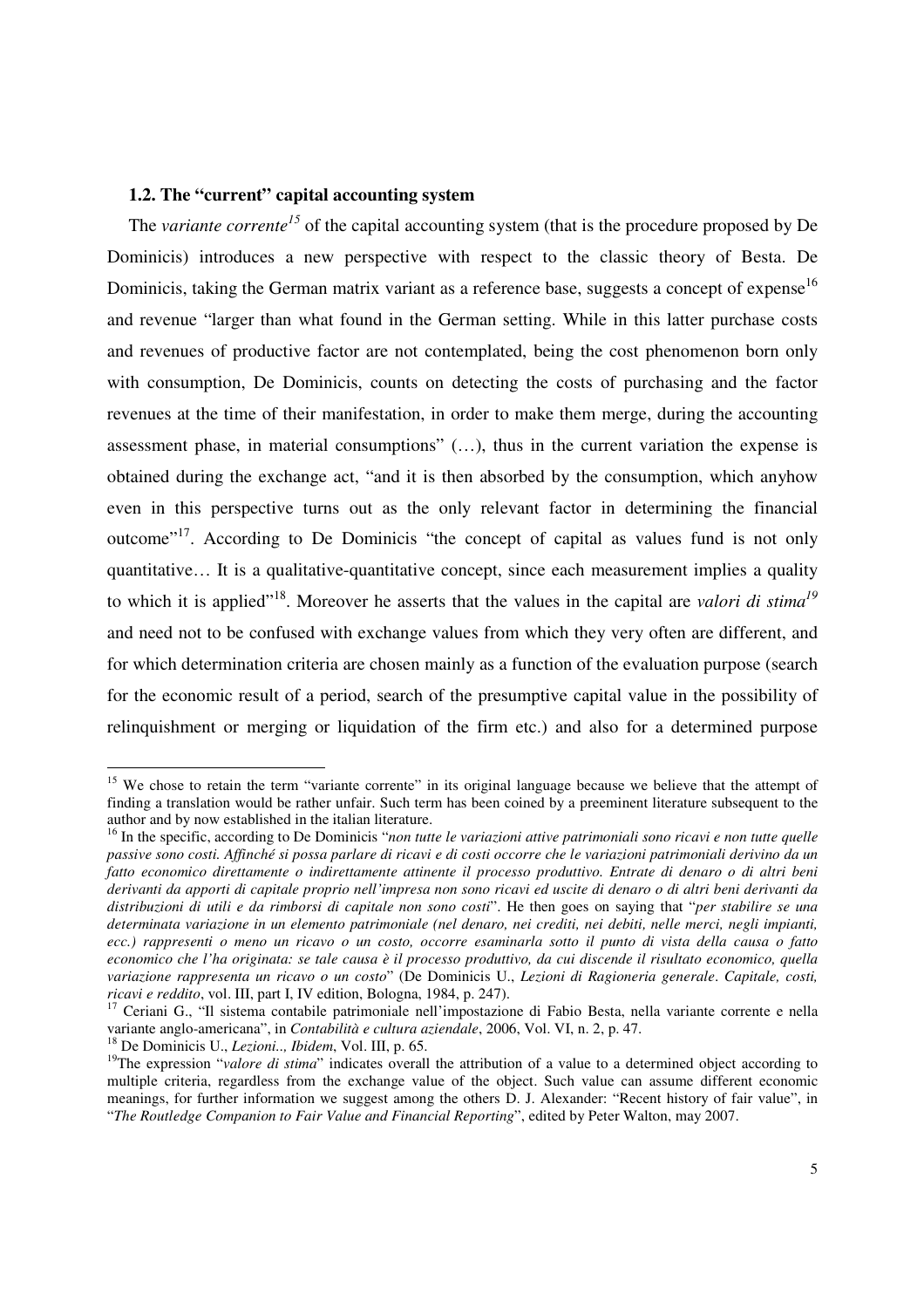different evaluation criteria can be justified and thus different values, both for single elements and for the whole capital $^{20}$ .

The *conti originanti* for the "current" capital system is constituted by the combination of the capital values. Such combination is identified both by goods and services. The goods include all the elements of the circulating capital and all the elements of the materials fixed capital.

Services are both considered in their quality of durable services and as continuous services the *cumulabilità* of which undertakes the technical form of services credit<sup>21</sup>.

Capital is also constituted by passive elements, debts, in the meaning of goods and services that need to be rendered to others<sup>22</sup>. "It is so created the complete definition of capital appertaining to a determined financial subject as summation of goods, services and debts and at the same time, the content of the *serie dei conti originanti* of the accounting system". "Aside from the higher precision in the classes' identification (…) we can see that its content does not change with respect to the perspective given by Besta". From here, as already anticipated, "the system above mentioned as a *variante* of the classical capital accounting system<sup>"23</sup>.

The system language does not change: the calculation in the second series is defined in terms of variation in the elements in the first series. Shortly, the Author reinforces the ideas of Besta's School reasserting "with extreme lucidity its fundamental concepts, after a thorough analysis of these latter also in light of the main criticism moved to such scientific framework coming from Zappa's School, trying at the same time to clarify some of the aspects that he believes have not always been properly shaped and to remove the criticism on the capital system $^{24}$ . De Dominicis optimizes its general setting causally binding the revenue to the course of the productive activity, elaborating in a more precise manner the concepts of expenses and revenues as capital variations, respectively, passive and active, generating in the productive process<sup>25</sup>.

<sup>20</sup> De Dominicis U., *Il reddito*…, *ibidem*, p. 55 and following., *Lezioni*…, *ibidem*, p. 43 and following.

<sup>21</sup> See: De Dominicis U., *Lezion* , *ibidem*, p. 84.

<sup>22</sup> De Dominicis U., *ibidem* p. 39.

<sup>&</sup>lt;sup>23</sup>Gabrovec Mei O., *Il linguaggio contabile. Itinerario storico e metodologico*, Giappichelli, Torino, 1999, p. 158. The reading of the following paper is advised for clear and complete description of the operative definitions and the fundamental notions for the treated system language.

<sup>24</sup> Ceriani G. - Frazza B., *Metodi, sistemi contabili e connesse strutture di conto economico nelle imprese*, Cedam, Padova, 2007.

<sup>25</sup> De Dominicis U., *Lezioni*…, Vol. III, *ibidem*, pp. 173-185, 203-239 and 243-266.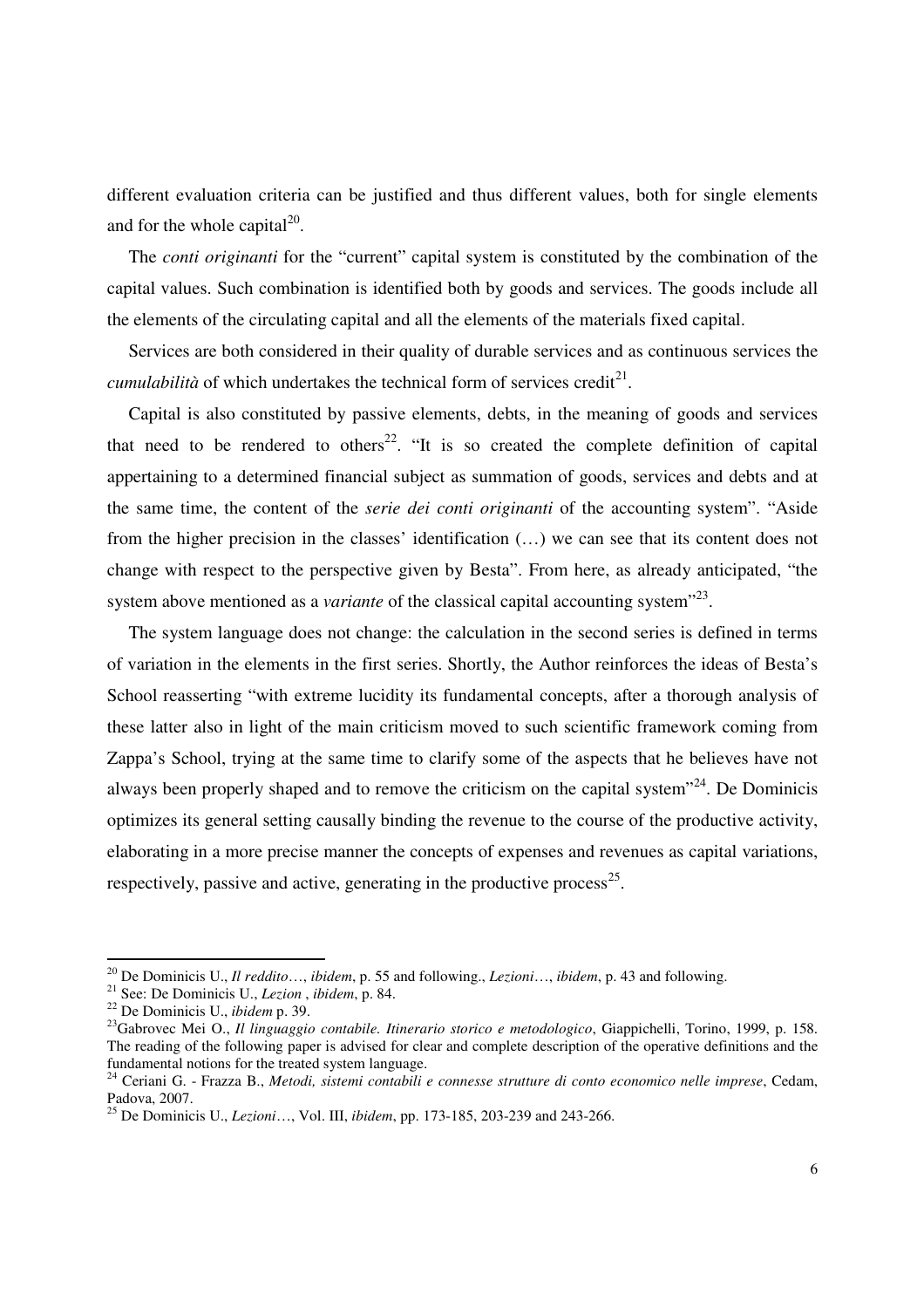The dependence of the revenue from the management it's acknowledged also by De Dominicis<sup>26</sup>, but the author prefers to link the phenomenon of income to the financial production of the firm.

The analytical determination of the income is suggested through an income statement<sup>27</sup> "with costs and revenues for the production of a specific period"<sup>28</sup> in which the value of the obtained production is opposed by the cost for the use of the employed productive factors. "The obtained production, for a defined time-frame, becomes then the reference object in building the economic accounting, to such production costs and revenues are referred".

#### **2. Anglo-Saxon accounting**

#### **2.1. Peculiar aspects**

 $\overline{a}$ 

In the first paragraph of this paper peculiar aspects of the classical capital based accounting system formulated proposed by Besta were mentioned and a comparison with the *variante corrente* from De Dominicis was presented.<sup>29</sup>

We will now attempt to carry out an analysis of the Anglo-Saxon<sup>30</sup> capital based system, keeping in mind that the term "system" does not perfectly fit the model under study, because of

<sup>26</sup> De Dominicis U., *Il reddito*, ibidem, pp. 47-49.

<sup>&</sup>lt;sup>27</sup> Besta and De Dominicis suggested two different prospects of income statement. While Besta, projected only into the analysis of the equity variation, offers a document aimed to the presentation of gross values, De Dominicis presenting all the capital variations allows to achieve the construction of an income statement with integral values of production.

<sup>28</sup> De Dominicis U., *Lezioni*…., *ibidem*, Vol. V, p. 693. Specifically when he talks about integral values of production he does not refer to the sold production, but to the obtained one. For further information we suggest the immense literature and the successive paragraphs.

<sup>29</sup> Gabrovec Mei O., *Sistemi contabili e strutture del conto del risultato economico*, Padova, 1995, p. 8.

<sup>&</sup>lt;sup>30</sup> The meaning of Anglo-Saxon model is often used by the scholars for reason of simplicity in the purpose of indicating the accounting approaches typical of the countries belonging to the common law. However, the terminology is improper since a few differences are found among different countries, mainly Great Britain, United States, Denmark, Canada etc.. For these countries the sole common point is often found in the used language. From now on, in light of the given premise we will use the term in double quotes so to underline all the limitations implied by this simplification. For further studies on this subjects refer to the work piece of D.J. Alexander, S. Archer, "On the Myth of "Anglo-Saxon" Financial Accounting", in *The International Journal of Accounting*, Vol. 25, No. 4, pp. 539-557, 2000.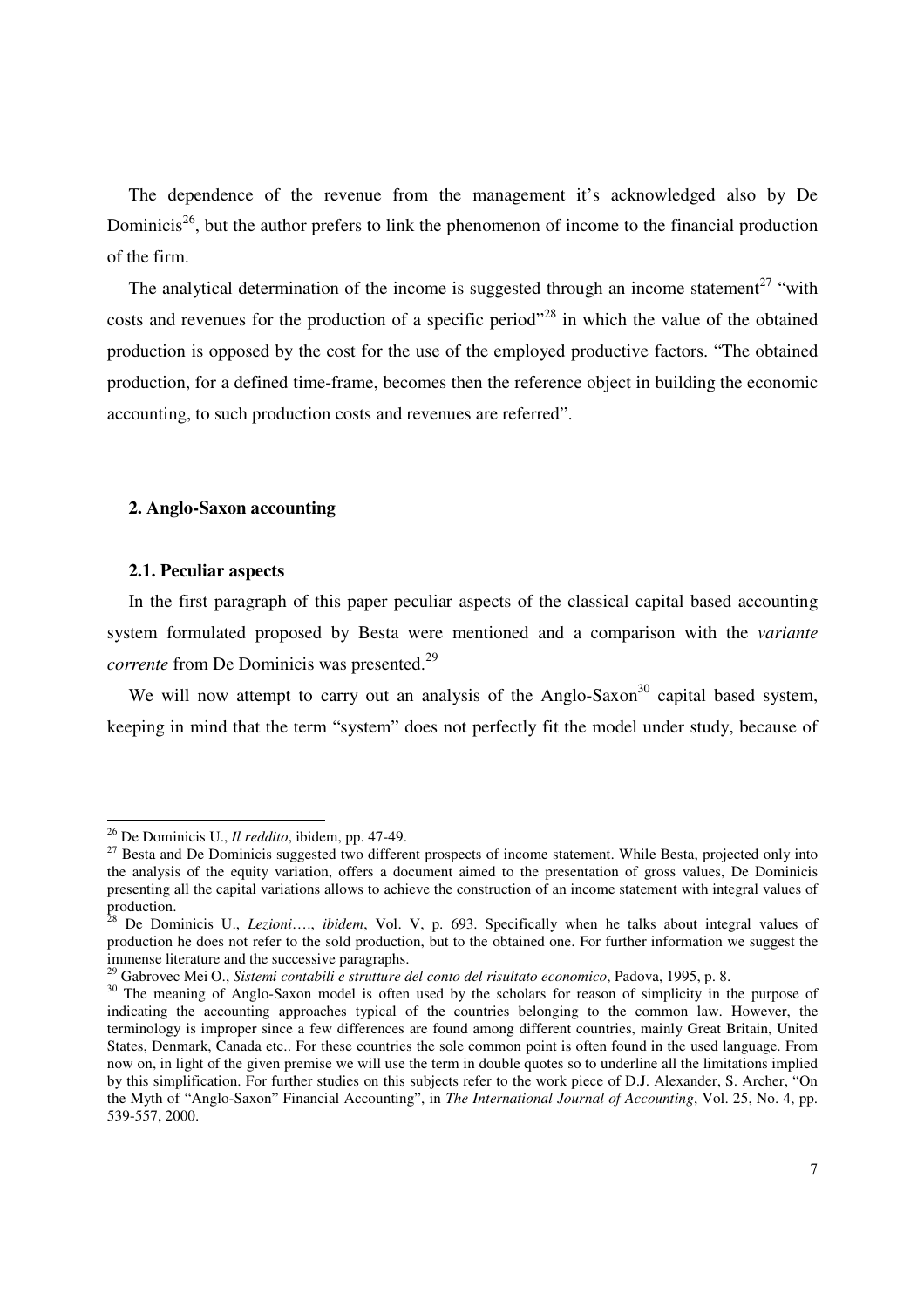the lack (in such conceptual setting) of a basic theoretical discipline to which the accounting discussions can be brought back. $31$ 

However, the knowledge of Anglo-Saxon *accounting*<sup>32</sup> has become necessary following the decision from the European Union to compel companies having titles listed in regulated stock exchanges, beginning from January  $1<sup>st</sup>$  2005, to present consolidated financial statements, in compliance with the international accounting notions  $IAS/IFRS<sup>33</sup>$ . As a matter of fact, these notions, being issued by the International Accounting Standard Board, International standard setter based on the Anglo-Saxon perspective of accounting, generally follow the *approccio patrimoniale-atomistico* typical of the Anglo-Saxon accounting, leading to the need of knowledge of the conceptual requirements and the reference purposes on which they are based.

It is known anyhow, that the Italian business literature has drifted away, already for sometime, from the capital based perspective formulated by the Master Besta, outclassed by the incomebased setting from Gino Zappa and lately optimized by his alumni, closer to the idea of business<sup>34</sup> as "*coordinazione economica in atto*"<sup>35</sup>, destined to endure overtime and not as mere "somma di fenomeni"<sup>36</sup>. In the two definitions of business it is perfectly noted the inversion of trend originated in continental Europe in the middle of the last century, when the focus of interest moved from *capitale-ricchezza* to coordination of elements, which are no longer considered as isolated bodies untied from the context in which they are found, but as elements of a functioning legacy to which refer in the single business evaluations. The descent from the capital based system should not anyway lead to the mistaken conclusion of a perfect adherence of the

<sup>31</sup> For further details see: Capodaglio G. - Ricci A., *"*Le finalità conoscitive del bilancio d'esercizio recenti modifiche normative e prospettive future", *in Rivista Italiana di Ragioneria e di Economia Aziendale* – November-December, 2008; Ceriani G. - Frazza B., *Metodi…, ibidem*, 2007, p. 112.

<sup>&</sup>lt;sup>32</sup> For in depth examination on the nature and role of accounting see among the others: Cassandro P.E., Sul contenuto degli studi di Accounting, in *Rivista Italiana di Ragioneria e di Economia Aziendale*, Roma, n. 5-6, 1973; Turco M.- Colasanto G., *I fondamenti del modello contabile e le prospettive di analis*i, in Quaderni monografici Rirea n. 76, issue. 1-2, 2009; Giaccari F., *Lineamenti di ragioneria internazionale*, Cacucci, Bari, 2005.

<sup>33</sup> For further details see: Capodaglio G. - Ricci A., *"*Le finalità*…", ibidem*.

<sup>&</sup>lt;sup>34</sup>It needs to be specified as in the Anglo-Saxon world there is a total lack of economic concept of the company, numerous terms are used as its synonyms: *entity, business, concern, unit,* etc., but none of these fully expresses the meaning that the term company does represent. We chose to translate the term "*azienda*" with the word "business". For further in depth studies see among the others Onida P., *I moderni sviluppi della dottrina contabile nordamericana*, Giuffré, Milano, 1970; Viganò E., *L'economia aziendale e la ragioneria: Evoluzioni-Prospettive internazionali*, Cedam, Padova, 1996, p. 125 and following.

<sup>35</sup> Zappa G., *Tendenze nuove negli studi di ragioneria*, Venezia, 1927, p. 30.

<sup>36</sup> Besta F., *Ragioneria*, Vol. I, Vallardi, 1920, p. 1*.*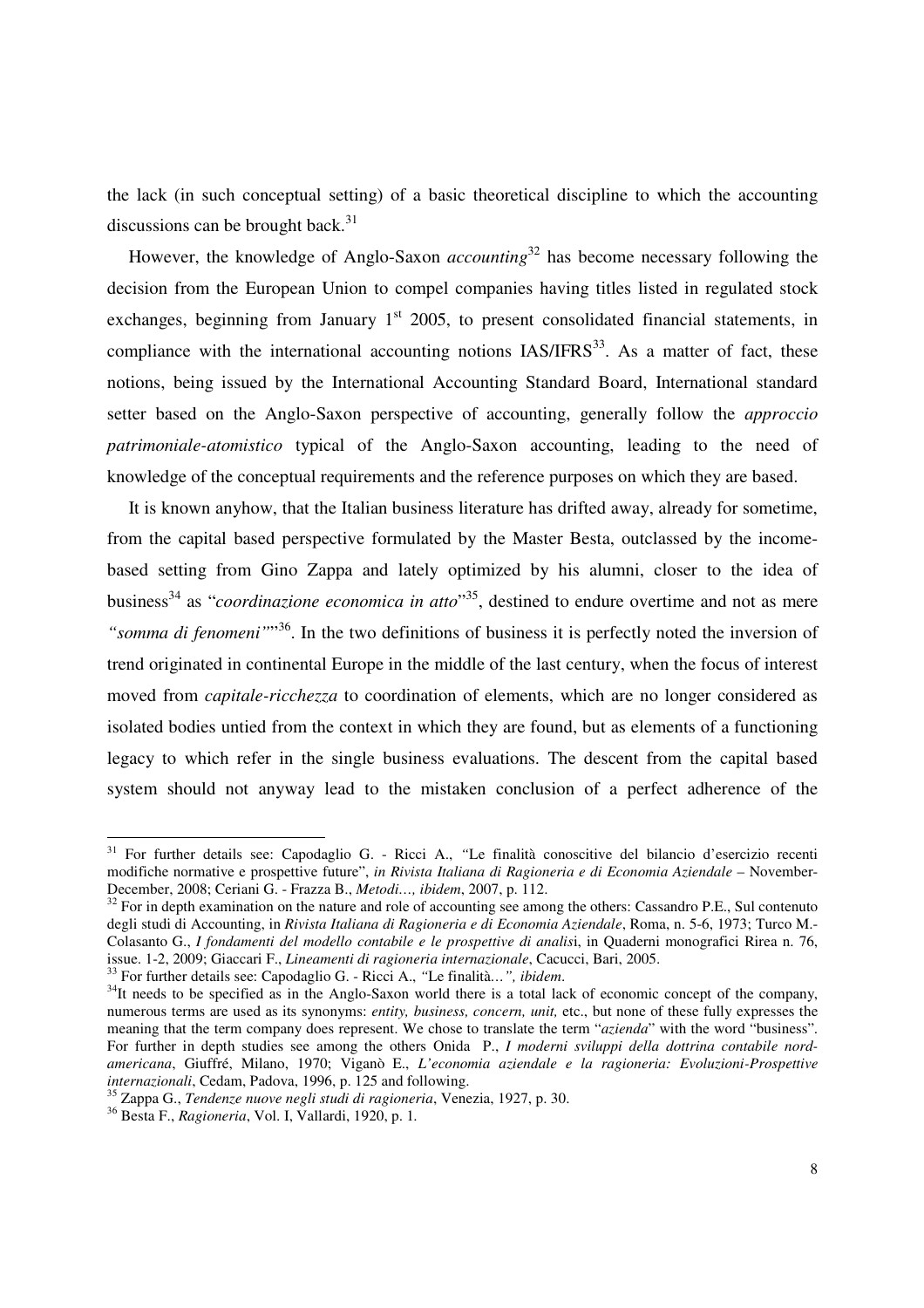examined model to the ones of Besta and De Dominicis, even if it does partially trace aspects of both systems. The method for the inventory books and functioning of the accounts, for instance, are overlapping with the hypothesis supported by  $\text{Besta}^{37}$ , but in the investigation on the capital variations occurred in the specific period, this *variante corrente* is not exhausted in the simple presentation of *bilancio a valori lordi*<sup>38</sup>, but it goes farther in the analysis of such variations, we will focus the description exclusively on the elements characterizing such system, giving only mention of few differences among the different accounting systems for knowledge purpose. As a matter of fact, the derived calculations representing revenues related to the management are shown in the summary accounting not only for the difference between the matching elementary accounts, but with their gross value. In this last subject, the model under study, seems to be closer to the *variante corrente*, which in the search for the causes of variations occurred in the original accounting system through expenses-revenues dedicated derivate accounting, eludes the "neutralization" applied by Besta between opposite sign variations in the *conti elementari*<sup>39</sup>. Despite that, as we're going to prove, the notions of expenses and revenues used in both systems and the instances at the base of the accounting survey do not overlap, starting from opposite investigative aims and conflicting in most cases.

In the conviction that the purpose of the present paragraph is mainly to offer an overview on the Anglo-Saxon accounting sphere, we will almost exclusively limit our description to the elements characterizing such system, mentioning only few of the differences among the different accounting systems, the knowledge of which is referred to previous paragraphs and other works<sup>40</sup>.

The *accounting* analysis essentially starts from the important observation that unlike what it is seen in the Italian book keeping studies, in the Anglo-Saxon accounting system, two different approaches<sup>41</sup> are found rather than an unique theoretical model of reference, originating from the

<sup>37</sup> Ceriani G., *'Il sistema contabile...., ibidem*, p. 56*.*

<sup>&</sup>lt;sup>38</sup>The expression "*bilancio a valori lordi*" is typical of the italian literature, however it could be translated with the english term "gross value financial statement".

<sup>39</sup> Gabrovec Mei O., *ibidem*, 1995, pp. 41-42.

<sup>40</sup> Ceriani G. - Frazza B., *ibidem*, 2007; Gabrovec Mei O., *Sistemi contabili e strutture del conto del risultato economico*, Cedam, Padova, 1995.

<sup>&</sup>lt;sup>41</sup> In fact asserting the presence of only two different accounting approaches in the Anglo-Saxon world is very limiting, however our work seeks to focus and partly to confront these two different approaches of asset and liability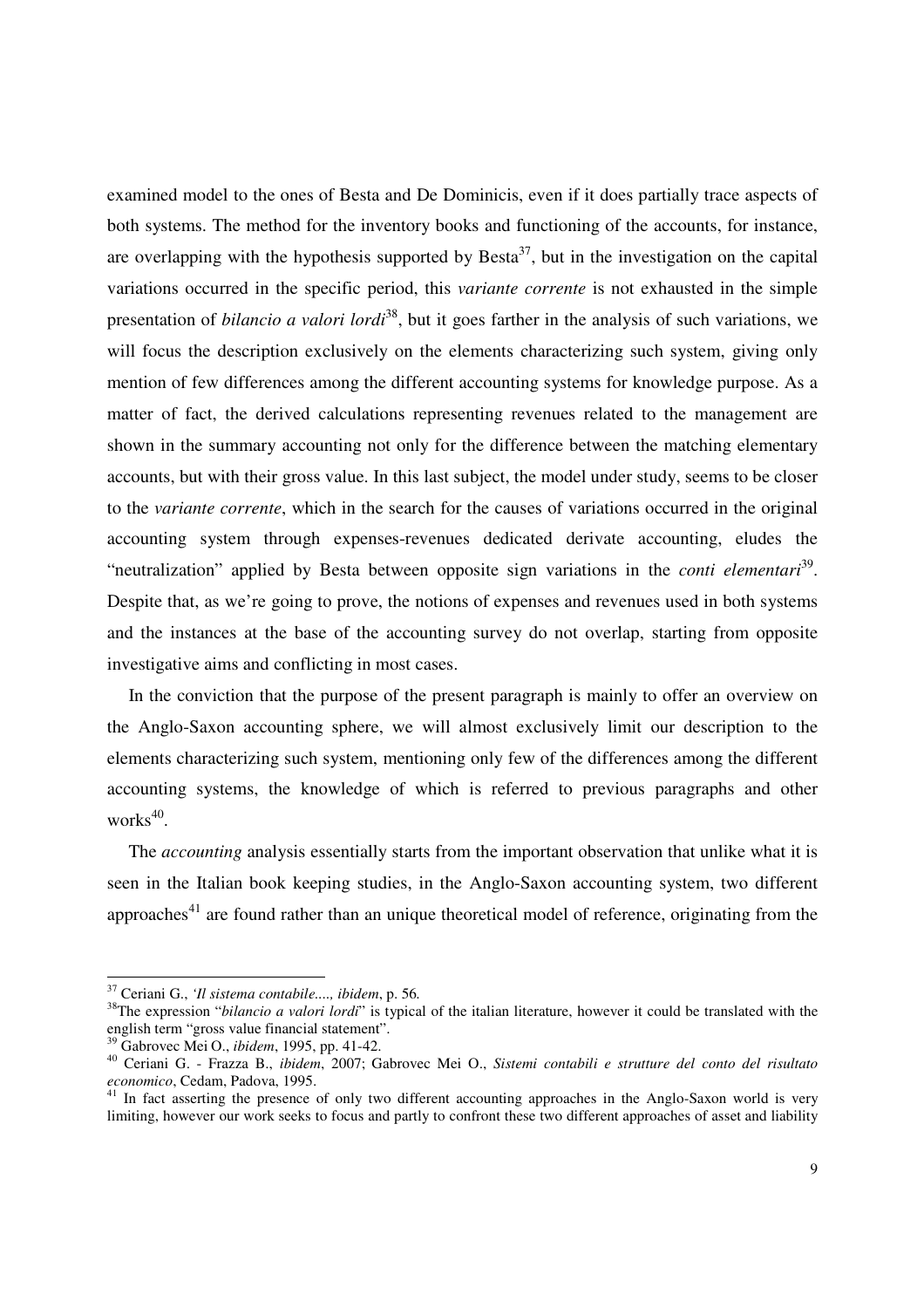way in which the main professional procedure has perceived the changes over time in the economic-business environment $^{42}$ .

The two models, *asset-liability view* and *revenue-expense view,* are both expressions of the capital based logic, although from the analysis of the two models it is possible to draw a subtle link between this latter and the income based accounting perspective<sup>43</sup>.

The "asset-liability view", which finds higher consensus in literature<sup>44</sup> because of its loyalty towards the capital based perspective, conveys the income components in terms of capital variations. In the works from Sprouse and Moonitz for instance, the following definitions of expenses and revenues are provided:

- 1. *"*Revenue is the increase in net assets of an enterprise as a result of the production or delivery of goods and the rendering of services;
- 2. Expense is the decrease in net assets as a result of the use of economic services in the creation of revenues or of the imposition of taxes by governmental units"*<sup>45</sup> .*

It is easy to observe, even at first glance, as the focus of interest for the supporters of such theoretical approach lies in the understanding of the business's capital as the algebraic sum of active and passive transactions, the first expressed as "expected future economic benefits, rights to which have been acquired by the enterprise as a result of some current or past transaction", whilst the latter are expressed as "obligations to convey assets or perform services, obligations resulting from past or current transactions and requiring settlement in the future<sup>"46</sup>. In such picture, expenses and revenues are few of the possible causes of variations that the capital can undergo in the managing context of the enterprise. Other possible causes of increase or decrease can be related to increases or decreases in liability as well as variations in the equity<sup>47</sup>. What

versus revenue and expense, since they represent the influence of the income system dated to the second half of 1900.

<sup>42</sup> For further in depth studies see among the others Onida P., *I moderni sviluppi della dottrina contabile nordamericana*, Giuffré, Milano, 1970; Viganò E., *L'economia aziendale e la ragioneria: Evoluzioni-Prospettive internazionali*, Cedam, Padova, 1996, p. 125 and following.

<sup>43</sup> This opinion is found in Allegrini M, *Concetti di reddito e conseguenti logiche di valutazione*, Giuffré, Milano, 2001, pp. 30-31*.* 

<sup>&</sup>lt;sup>44</sup> In this school of thought belong the works from: Sprouse R.T., Moonitz M., Anthony R.N., Kester, etc.

<sup>45</sup> Sprouse R.T., Moonitz M., "A tentative set of broad accounting principles for business enterprises", *Accounting Research Study*, n. 3, New York, 1962, p. 8.

<sup>46</sup> Sprouse R.T., Moonitz M., *Ibidem*, 1962, p. 8.

<sup>47</sup> The same opinion is found in: De Dominicis U., *Lezioni di ragioneria generale*, Vol. II, Azzoguidi, Bologna, 1964, p. 262 and following.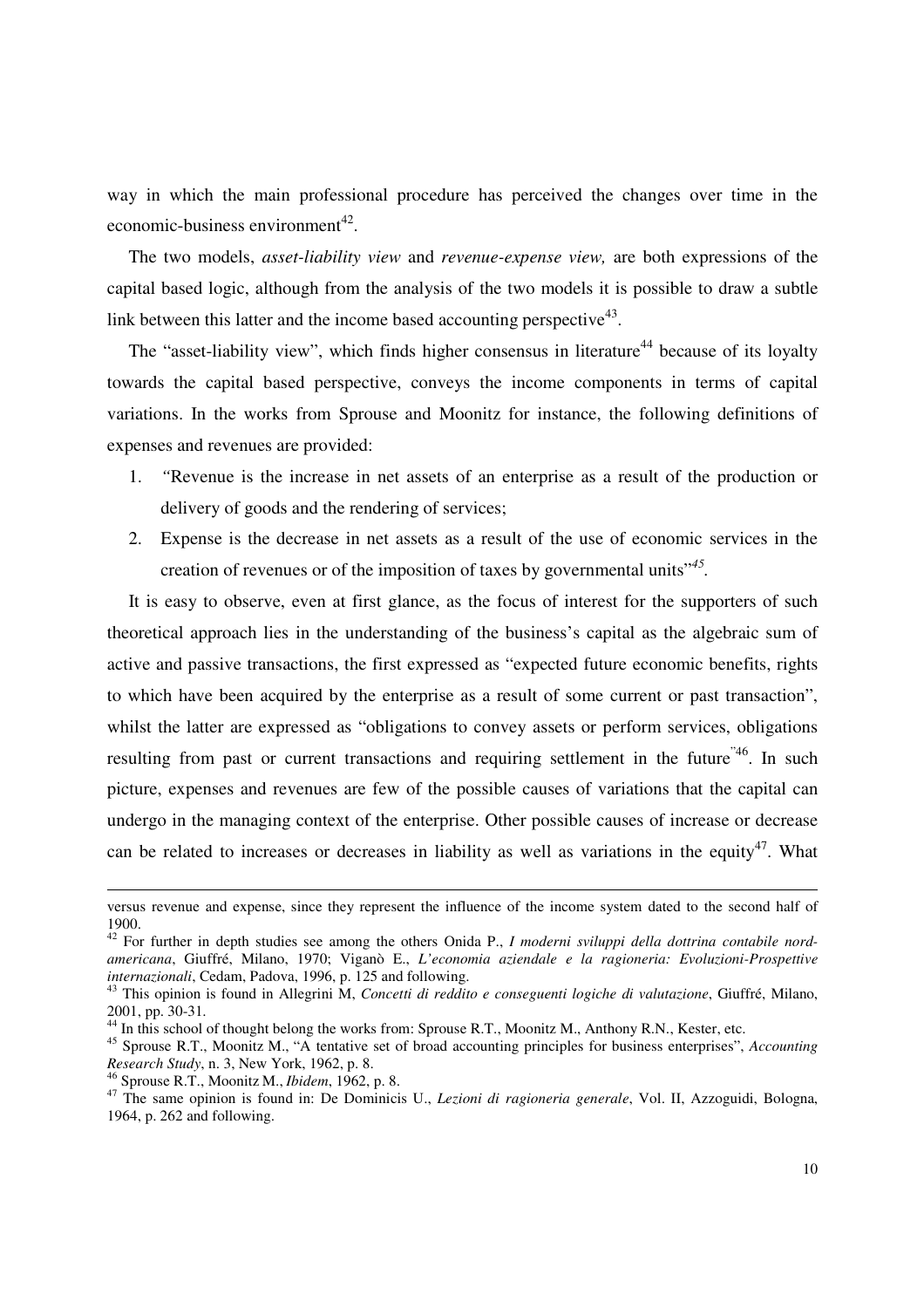described so far, perfectly mirrors the fundamental equation at the origin of the accounting detections in the Anglo-Saxon system: at any moment the total of active transactions must correspond to the summation of negative transactions and net, this latter intended as **"**amount of the residual interest in the assets of an enterprise<sup>48</sup>.

In conclusion, the first approach emphasizes the importance of capital as constant point of reference for the business evaluations, giving a minor focus to the income determination for which the elements are defined only as a function of the determination and appreciation of the capital of the business.

The "*revenue and expense view<sup>49</sup>*", born in the United States of America in the second half of the twentieth century, attempts to overcome the extreme submission of the economic result respect to the capital of the business, defining the positive and negative components of income in an autonomous way with respect to this latter. The fundamental question which is answered by the supporters of such conceptual perspective consists in the identification of the conditions for which an income component can be so qualified, avoiding to be exclusively considered because of its active or passive nature.

However, the concepts of expense and revenue deriving from this view are not perfectly defined. The so called "revenue", identifies the financial equivalent originating from the sale<sup>50</sup>, while the expense is defined as the reduction in value related to the achievement of the revenue as total expense incurred to obtain the revenue<sup>51</sup>, depending from this latter in reason of the *principio di correlazione*<sup>52</sup>. The other components of income, *gain* and *loss*, which do not belong with the previous components, are considered separately, receiving a different meaning in comparison with the one sustained by the other accounting approach<sup>53</sup>. The term loss expresses in such perspective, "an expiration of cost incurred without compensation or return, in contrast to

<sup>48</sup> For in-depth studies concerning the fundamental equation see among the others: Anthony R. N., *Tell it like it was: a Conceptual Framework for Financial Accounting*, Illinois, Homewood, 1983.

In this school the following works are found: Paton W.A., Dixon R.L., Littleton A.C., Brade, etc.

<sup>50</sup> Paton W.A .- Littleton A.C., "An introduction to corporate accounting standards", *American Accounting Association*, n. 3, 1967, p. 46.

<sup>51</sup> Paton W.A. - Hepworth S.M.-Dixon R.L., *Essential of Accounting*, Collier-Macmillan Canada, 1966, p. 53.

<sup>&</sup>lt;sup>52</sup> Such principle can be considered an element of the matching principle. For further in depth studies about the concept of expenses-revenues correlation in the Anglo-Saxon literature see among the others: Galassi G., "Il postulato della "realizzazione" nella dottrina aziendale nordamericana", *in Rivista dei Dottori Commercialisti*, n. 2, 1967; Lionzo A. "Il postulato della competenza nel contesto dei principi contabili internazionali", in *Rivista dei Dottori Commercialisti*, n. 4, 2007.

<sup>53</sup> Sprouse R.T., Moonitz M., *ibidem*, p. 8.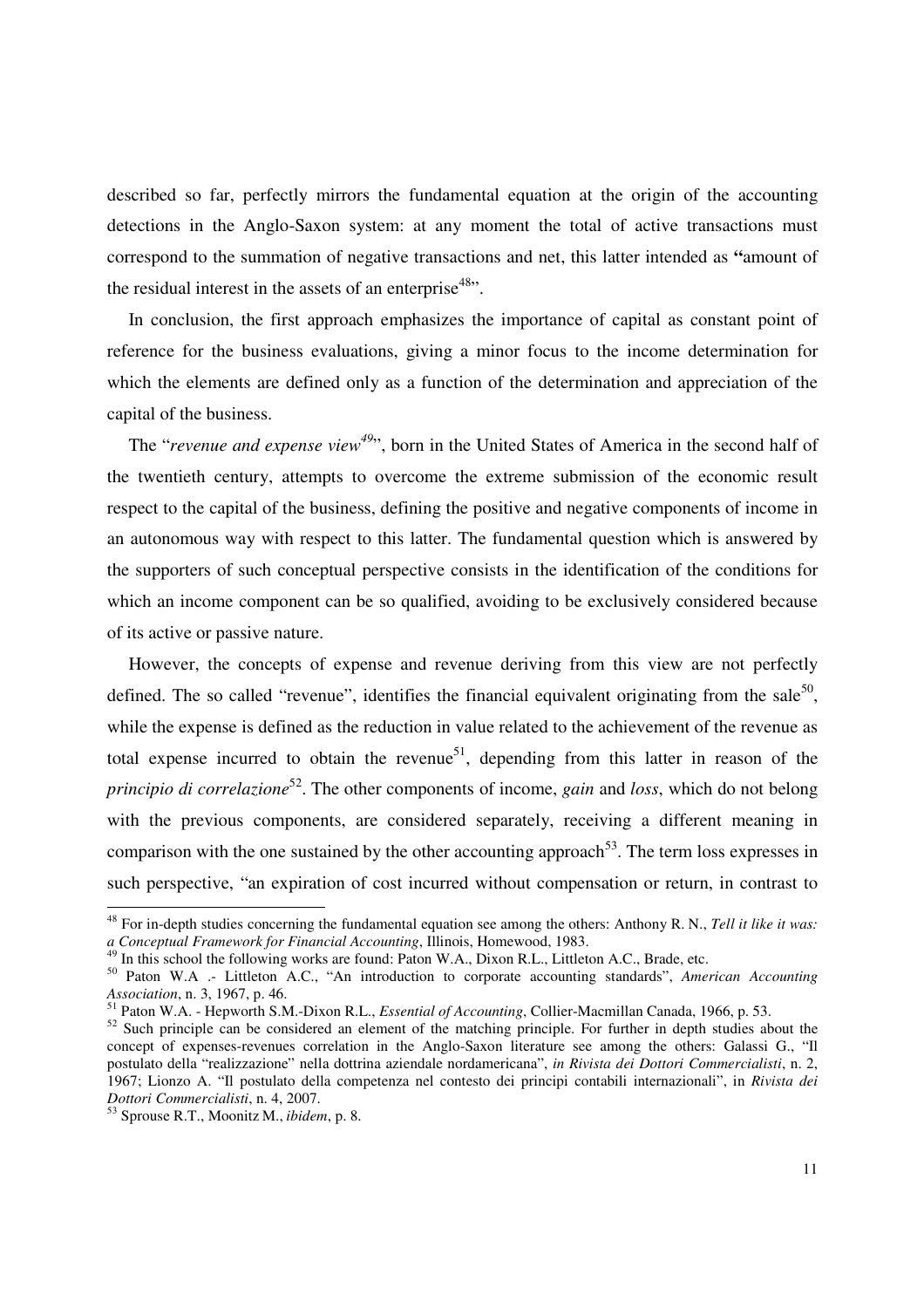charges which are absorbed as cost of revenue" and as a consequence by the term gains are to be intended "proceeds not originating by revenues"<sup>54</sup>.

Finally, both theoretical branches recognize the possibility to separate, within expenses and revenues, characteristic components, extraordinary and accessory, the firsts are exclusively found on the one hand in revenues from the sale of goods and services and on the other hand in the expenses incurred to achieve such revenues, while the classification of the remaining changes according to the considered Authors.

At this stage, in order to fully understand the new notions conveyed by the Anglo-American variant with respect to the accounting systems analyzed in the first paragraph, a short comparison with the concepts of expense and revenue formulated by De Dominicis seems to be necessary.

In the *variante corrente*, the expense, defined as passive capital variation concerning the production process<sup>55</sup>, can find expression in the following logical categories:

- *Expenditure* cost, related to the purchase of a good or a service;
- *Consumption* cost, deriving from the use of the good or service in the production process;
- *Impairment*, related to the economic depreciation of goods, independent from their consumption.

All of the shown cost classes have reference to a broad concept of consumption, which is chosen, even if somewhat downsized, by De Dominicis for the accounting of costs and peculiar economic results regarding products or business' sections and for each calculation of the overall economic result as opposition to the production revenues.

The meaning of "revenue" in the Anglo-Saxon accounting model conflicts with the idea grown about it by the considered Author. As a matter of fact, De Dominicis holds within the characteristic revenues also particular revenues so called "*in natura<sup>56</sup>"*, such as the increase in the storage supplies, the productions carried out in economy, the products given out to employees or taken by the owner, while the accounting treats them as mere cost adjustments necessary to align the production set up in the period with the reference element for the system, that is the one sold in the same period.

<sup>54</sup> Paton W.A. - Littleton A.C., *ibidem*.

<sup>55</sup> De Dominicis U, *Lezioni(…)*, i*bidem*, 1964, p. 243.

<sup>56</sup> With the term *"in natura"* revenue, we intend revenues not strictly monetary.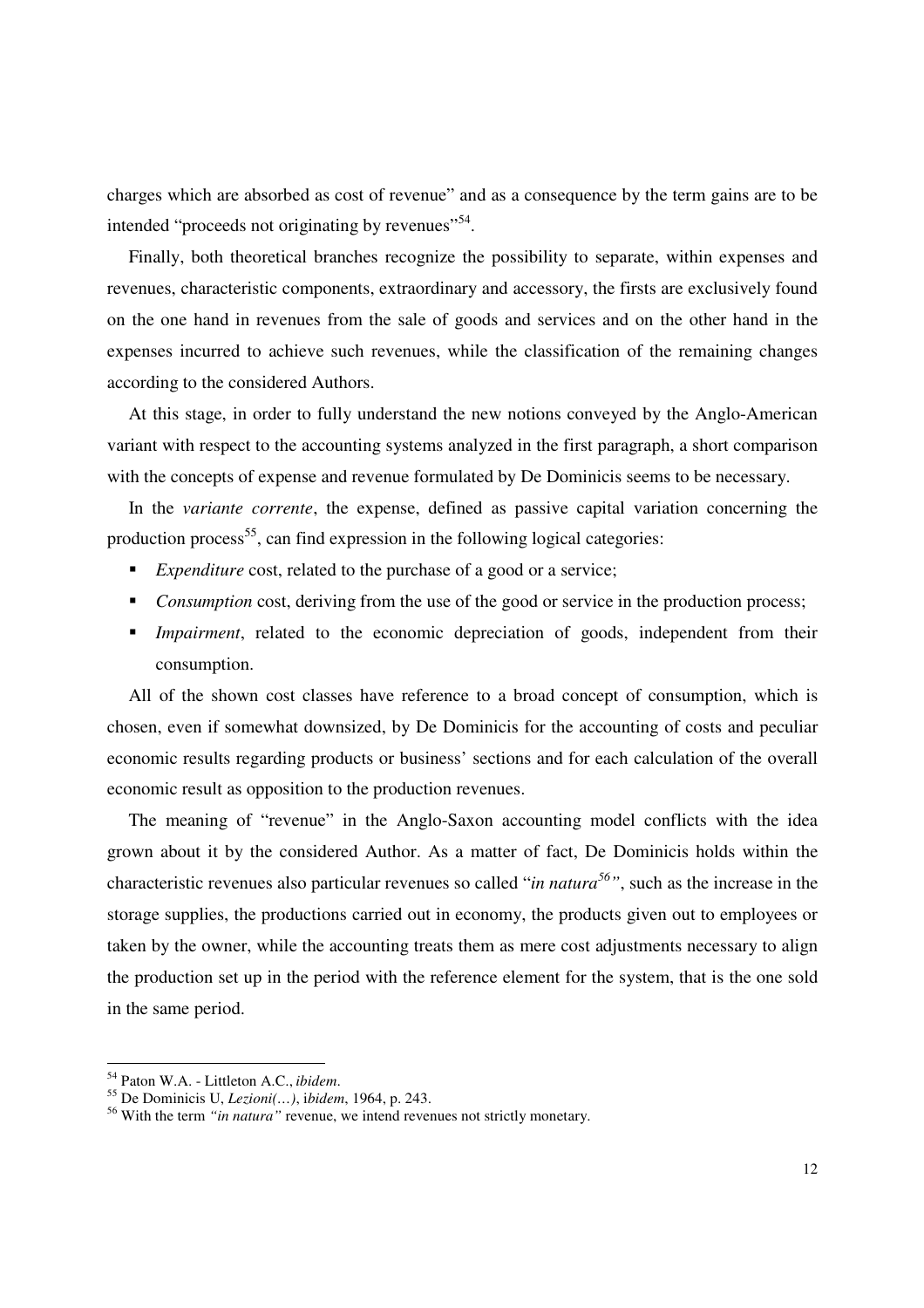At this point it clearly arises how the main difference between the two variants of the capital system resides in the accounting moment of reference: the consumption of factors in the production processes – in the De Dominicis model –, the sale of goods in the Anglo-Saxon one from which more evident and decisive differences are found. This last remark requires further clarifications so that the determiners of the economic result can be clearly understood in both models.

The *variante corrente*, considering as decisive the knowledge of the whole production set up by the business in a specific period, needs both types of revenue, sale and *"in natura"*, while for the expenses in determining the cost for the set up production, it will be necessary to identify the configuration of cost-consumption<sup>57</sup>. On the contrary, the Anglo-Saxon perspective, finding in the exchange act the decisive event for the enterprise activity, identifies the *expense* as negative component of the income only during the products sale, naming it "*cost of good sold".* In order to determine this value it is necessary to sum up, on the one hand, all the expenses incurred so that the sold quantity could be set up, while on the other hand, all the so called "*in natura*" revenues will be charged off, referring to productions carried out during the specific period, but which have not been exchanged by sale on the market for various reasons<sup>58</sup>. It so becomes clear how. being no longer able to refer this expense value to the whole production created in the specific period, as for De Dominicis, but exclusively to the one exchanged in such period, that expense value comes to represent an important distinctive element between the two models and the main noticeable differences can be derived from it.

In conclusion, once the cost of good sold is compared to the net revenues from the sale, sole characteristic component for the model under study, it will be possible to determine the gross industrial mark up, which covers an extremely important informative function in order to evaluate whether the operative management of the enterprise has been performed in effective and efficient conditions.

<sup>57</sup> De Dominicis U., i*bidem*, 1964, p. 182.

<sup>58</sup>An example of Anglo-Saxon like definition of sold good is the one provided by Sprouse R.T., Moonitz M., I*bidem*, 1962, p. 50.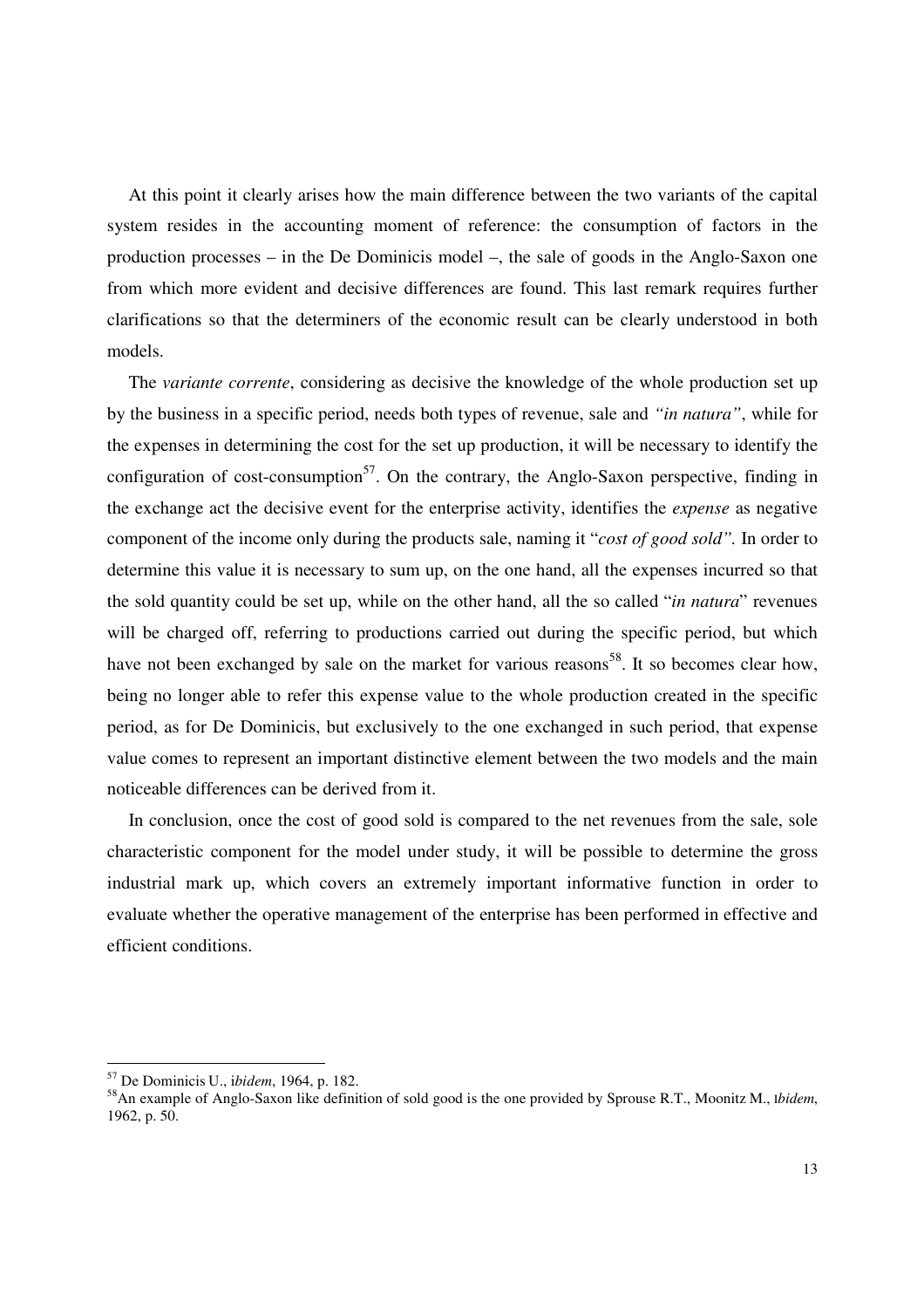#### **2.2 The value system in the Anglo-Saxon accounting**

The analysis so far carried out has brought, even if in a synthetic way, the knowledge of the Anglo-Saxon accounting model in its essential traits. Now it is necessary to describe the way in which the accounting faces the problem of attribution of value<sup>59</sup> to the business's resources.

The business evaluations do play indeed a pivotal role in the accounting determinations, since the consistency of the business's capital and the economic result originates from them. In the current state of the art, it is extremely important to know and understand the Anglo-Saxon system of values, since its orientation is widely welcome in the international accounting notions, although, as we will see in the next paragraph, they keep relevant distinctive elements.

First of all, in the act of describing a model for capital evaluation it is necessary to define the conceptual logic inspiring the whole estimative process. The theoretical framework followed by the "accounting *patrimoniale-atomistica*" <sup>60</sup>, tends to prefer analytical evaluations of the components in the business's capital $^{61}$ , this way every single element is evaluated regardless from the existing links with the other elements of the capital, as if it would be possible to isolate it from the context in which it is found. The originating model is commonly defined by the scholars "current values capital set up", but in order to understand the true meaning of "current value" in the peculiar acceptation used in the Anglo-Saxon world it is necessary taking a short step backwards up to the origins of such approach.

Essentially, the theoretical bases for the model under study can be drawn back to the work of Edwards and Bell, two American scholars that in the sixties attempted the interpretation of the evaluating criteria consolidated in the literature in light of the needs emerging along with the increase in dimension of the financial markets. In this context, indeed, the need for information ever more updated and precise was growing, in contrast to the ones provided by the traditional accounting systems based on historical costs; for this reason many studies hypothesizing a strong use of current values did flourish.

In their best known work, *The theory and measurement of Business Income,* Edwards and Bell analyze the determiners of the business' value, pointing out the double origin of such value

**-**

<sup>59</sup> Besta F., *Ragioneria*, Vol. II, Vallardi, 1922, pp. 71-72*.* 

 $\frac{60}{11}$  It is to be noted the significant difference between atomistic evaluations expressed as exit values and those carried out using entry values. The following observations will mostly use this second approach.

<sup>61</sup> Allegrini M., *Concetti(…), ibidem*, p. 45 and following.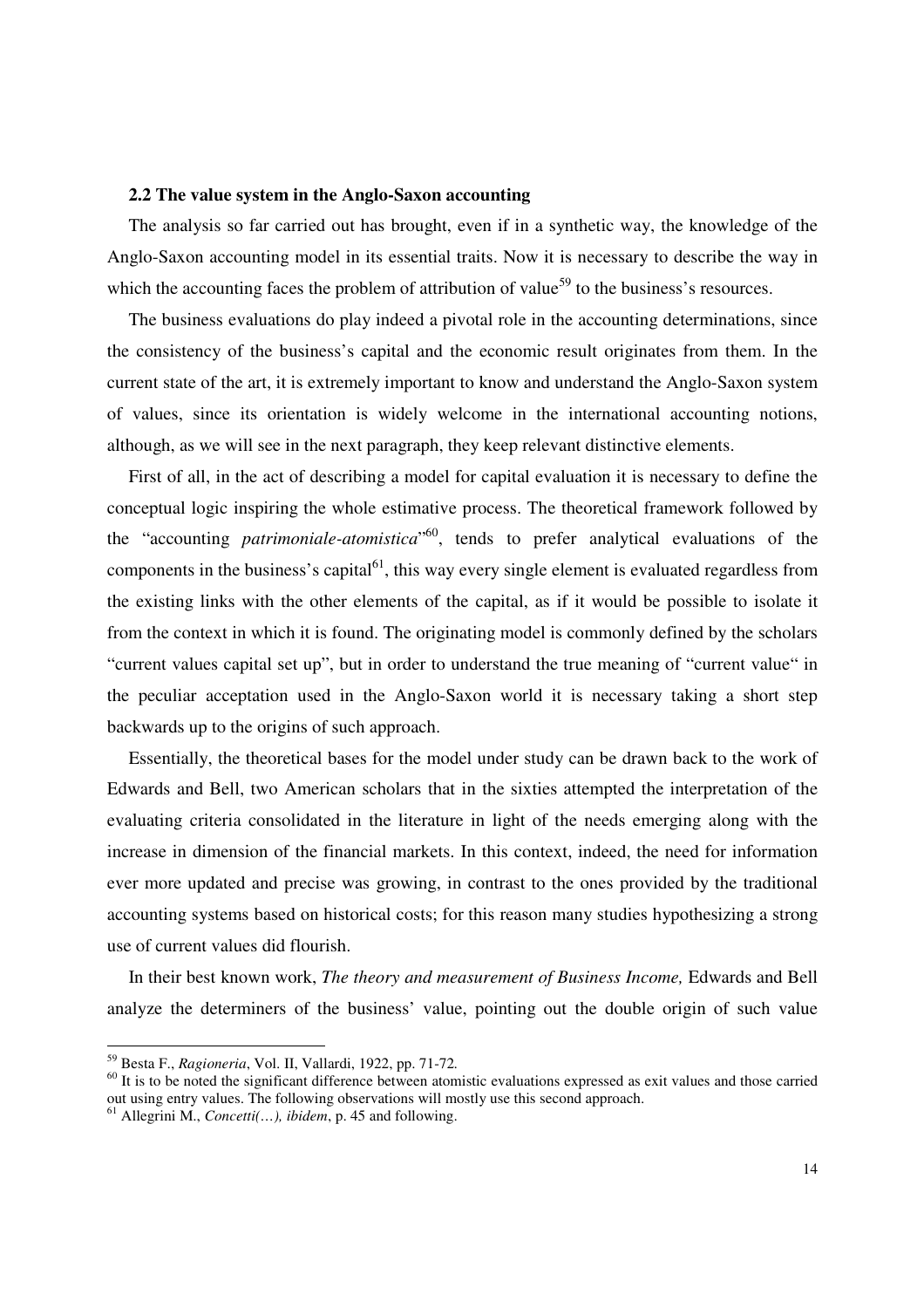flows: operative dimension linked to the economic transformation of goods on one hand, temporal dimension concerning variations of current prices reflected on the held good<sup>62</sup> on the other hand. From this observation derives the need for a search of a values system that mirrors both the observed dimensions as far as business evaluations and income of the business. Such research leads to a number of hypothetical values that can potentially be used in the evaluations and are essentially grouped, according to the Authors, in two categories: *entry value* and *exit value*<sup>63</sup>. The firsts express, in a retrospective vision, the monetary sacrifices incurred to secure the good, while the seconds, in a perspective approach highlight the potential benefits which can be gained from the good itself regardless from the sacrifices already incurred.

Like affirmed by Edwards and Bell:

*"*The six concepts which will merit further discussion are summarized below:

## Exit Value:

- 1. Expected values: values expected to be received in the future for output sold according to the firm's planned course of action;
- 2. Current values: values actually realized during the current period for goods or services sold;
- 3. Opportunity costs: values that could currently be realized if assets (whether finished goods, semi-finished goods, or raw materials) were sold (without further processing) outside the firm at the best prices immediately obtainable.

### Entry Value:

**-**

- 1. Present cost: the cost currently of acquiring the asset being valued;
- 2. Current cost: the cost currently of acquiring the inputs which the firm used to produce the asset being valued;
- 3. Historic cost: the cost at time of acquisition of the inputs which the firm in fact used to produce the asset being valued*".*

As a conclusion for a thorough analysis of the above presented concepts, the two authors state their preference of the *current cost* as reference criterion, which allows achieving the established

<sup>62</sup> Catuogno S., *Configurazioni di reddito a valori correnti e modelli di capital maintenance*, Cedam, Padova, 2003, p. 105.

<sup>63</sup> Edwards E.O., Bell P.W., *The Theory and Measurement of Business Income*, University of California Press, Berkeley & Los Angeles, 1961, p. 78.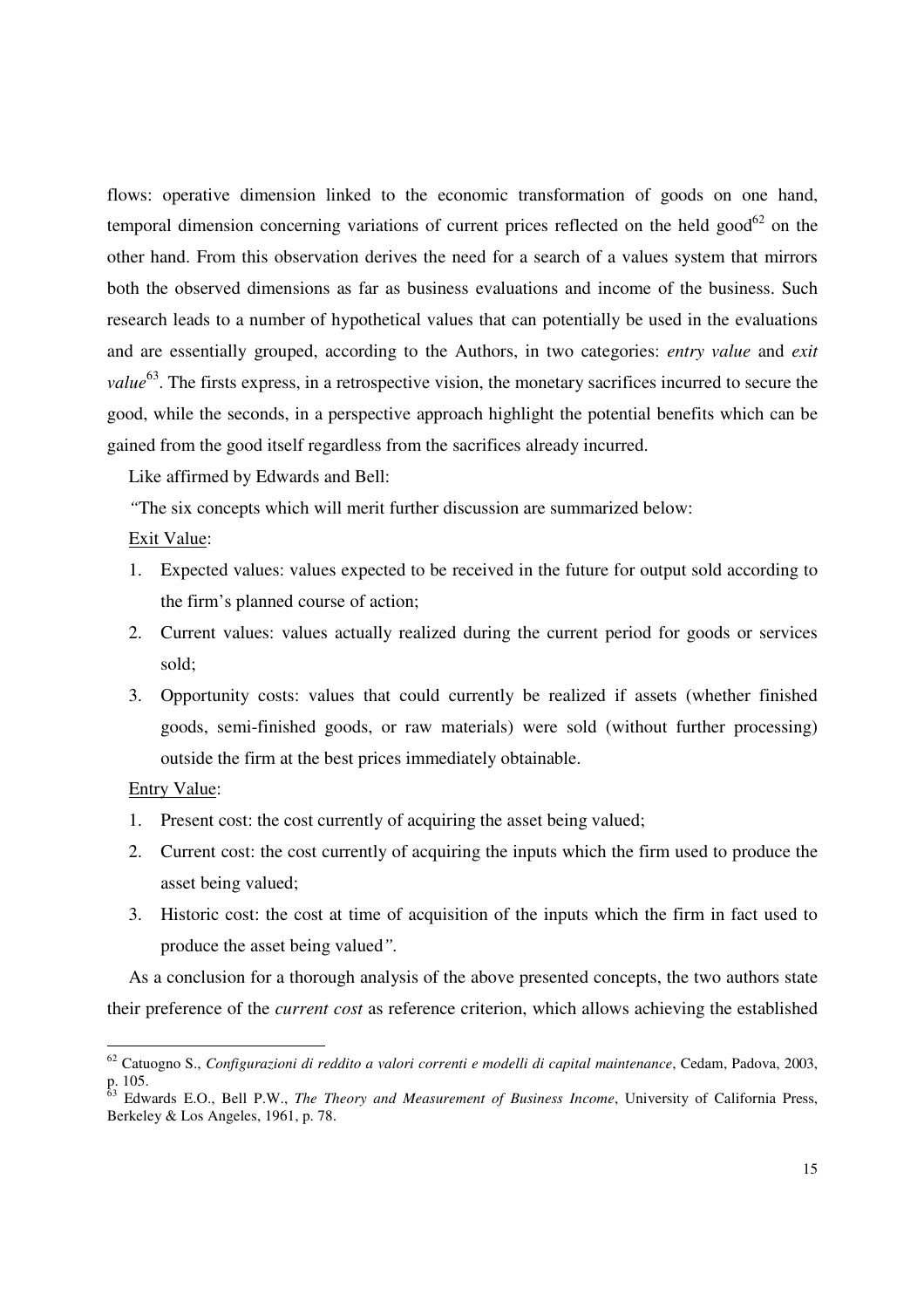work goals and satisfies the fundamental criteria at the bases of the evaluation of the business's capital that can be summarized as follow:

- 1. "The events recorded in the accounts must be objective events of the current period alone;
- 2. Operating profit must be carefully separated from capital gains;
- 3. The events recorded must relate to the actual activities of the firm  $64$ .

According to these parameters it's easy to understand the reasons why the other evaluation criteria are being discarded. As far as the *entry values* there is elimination of both the *historic cost*, unable to reflect the events occurred in the activity, and the *present cost*, since it would require the total abandon of the realization concept. In the second group *opportunity cost* and *expected value* are eliminated since they evaluate the *assets* of the business regardless of the fact that the goods have been sold, the *current value* is also eliminated since it does not provide any distinction between contribution deriving from operative activity and holding activity, furthermore it does not respect in none of the two dimension the realization concept, adding positive components in the activity which have not yet been accomplished.

The current cost is ultimately chosen for its ability to represent the events occurred in the activity, obtaining a more faithful representation for the value of the business's capital; moreover the realization concept is protected with respect to the operating dimension<sup>65</sup>.

The capital perspective as conceived by Edwards and Bell has overtime undergone evolution, as a matter of fact, a number of Authors<sup>66</sup> have preferred the use of the *current value* as a reference criteria as opposed to the *current cost*, because of the ability of the first to reflect the benefit to be gained from the good rather than the sacrifice incurred for the acquisition of such good.

The "current values capital system", referring with such term to both versions above described, has not however been welcomed in all the countries where it was suggested, some of them have use it as supplementary to the historic cost system, other as a substitute for it, while some have remained observant of the conventional model.

<sup>64</sup> Edwards E.O., Bell P.W., i*bidem*, 1961, p. 90.

<sup>65</sup> Catuogno S., i*bidem*, 2003, p. 109*.* 

<sup>&</sup>lt;sup>66</sup> We are especially referring to the works of MacNeal, Chambers e Sterling, that suggest the use of current values in output as main tool for the evaluation of the elements in the firm's capital. The school of thought reflected in the works of these authors is called CoCoA, *Continuously Contemporary Accounting*.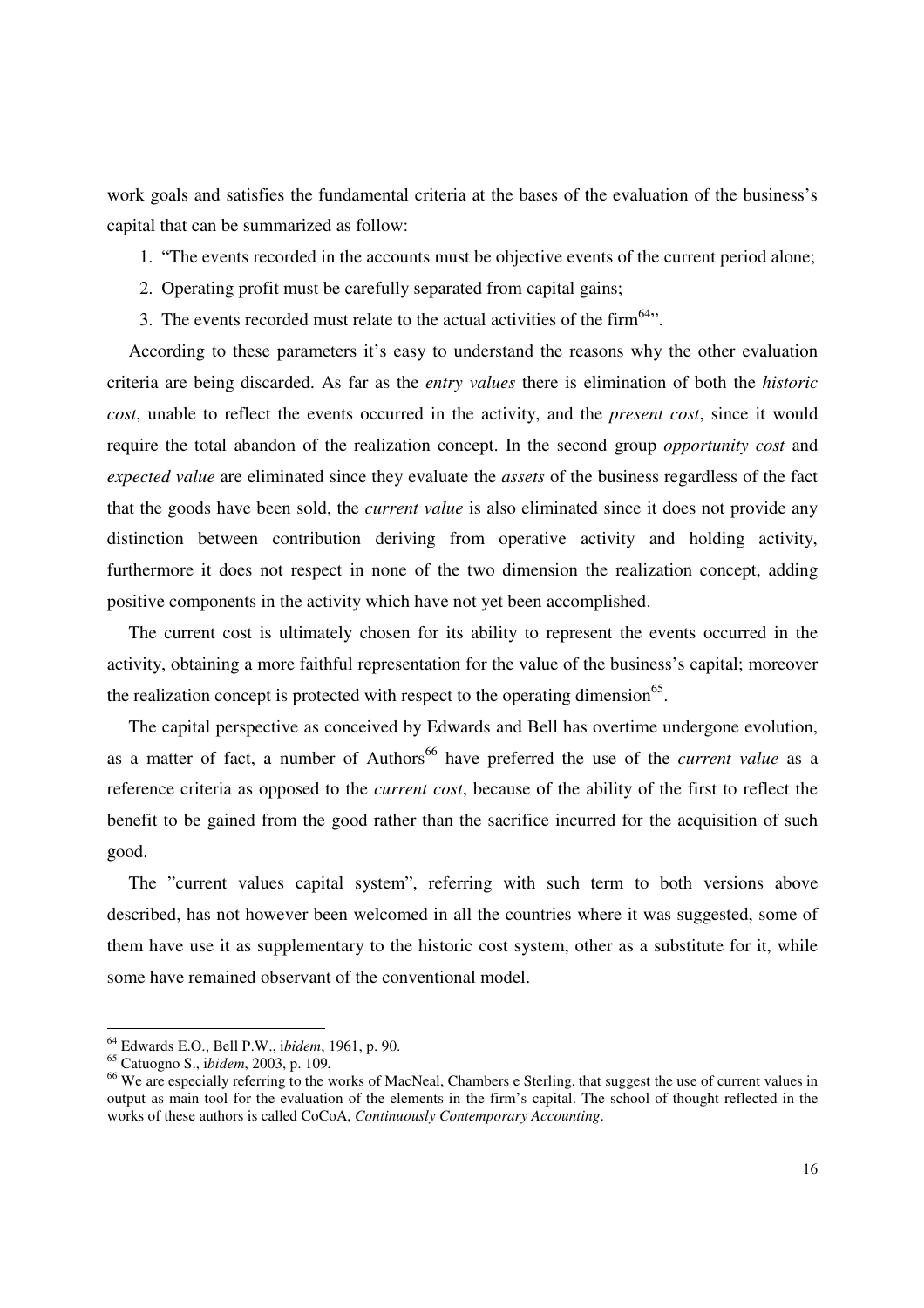In our opinion, in countries with a strong formal-juridical setting it is an illusion hypothesizing a model which adds strong elements of estimation and uncertainty as an alternative to the consolidate guide criterion of the historic cost, however the opportunity to join exclusively as a complement reliable informative elements about the "current value" should not be excluded.

In conclusion, at the end of this analysis of the Anglo-Saxon accounting system, it seems fundamental underlining some of the already expressed concepts.

The accounting appears as a capital inspired model in which the attention is focused on the firm's capital with respect to the economic result according to an atomistic perspective, differently from Besta's classical capital system and from the *variante corrente* of De Domincis.

The marked professional vocation of the Anglo-Saxon countries has caused the lack of development of a solid literature base able to build a defined theoretical implant, on the contrary it is possible to find two different conceptual frameworks, asset-liability on the one hand and revenue-expense on the other hand. The quick development of financial markets has led to the search for information ever more useful to investors, able to reflect the actual business management, with the consequent moving away from the traditional values system, towards current values able to express the market's dynamics. However, the meaning of "current value" adopts different cuttings depending on the observed context, in the logic of the international accounting notions IAS-IFRS, for instance it becomes fair value, concept which cannot be placed in any particular category.

#### **3. IAS/IFRS and "capital accounting system"**

 $\overline{a}$ 

International Accounting Standards arise in a relevant way from the "capital accounting system<sup>"67</sup>. Therefore "reading" and "adopting" those principles, the application of income accounting system (characterizing the Italian context), could sometimes be incorrect or useless.

<sup>&</sup>lt;sup>67</sup> "La politica di remunerazione e l'integrità del capitale proprio: riflessioni critiche sul Framework dello IASB", in AA. VV., *L'analisi degli effetti sul bilancio del'introduzione dei principi contabili internazionali IAS/IFRS*, Gruppo di studio e attenzione dell'Accademia Italiana di Economia aziendale, First Volume, RIREA, Roma, 2007, pp. 309- 310; Paglietti P., Pavan A., "La teoria*...*"*, ibidem,* p. 8. In accordance to Lionzo A, *Il sistema dei valori di bilancio nella prospettiva dei principi contabili internazionali*, Angeli, Milano, 2005, p. 40, in which he pointed out the origin from the Anglo-Saxon model.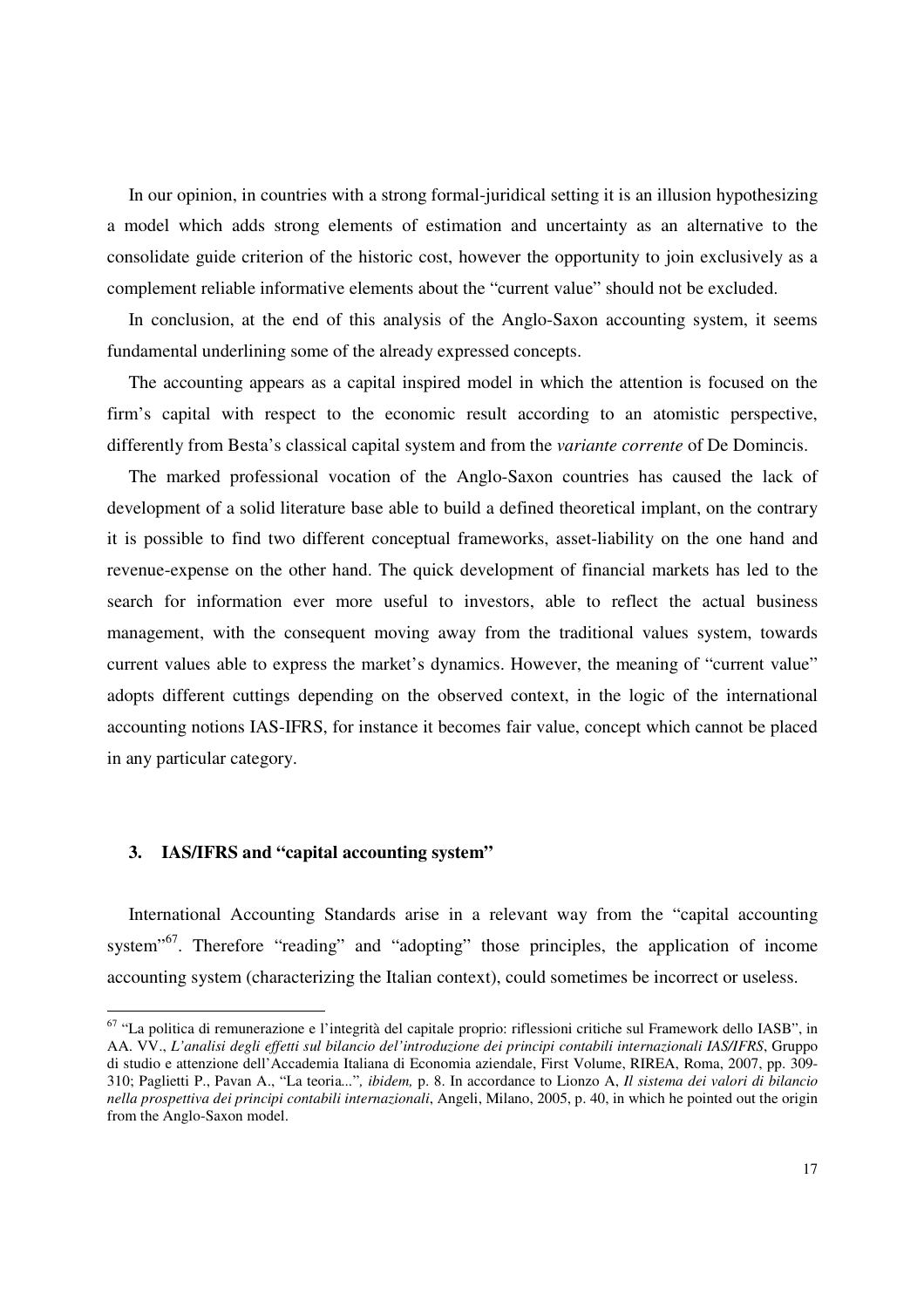In the following paragraphs we analyse some aspects that highlight the similarities between Ias/Ifrs and the capital accounting system. In particular, we dwell upon these issues:

- 1. the structure of the income statement based on either the *nature of expenses method* or on the *function of expenses method*;
- 2. *fair value and historical cost*.

# **3.1 Income statement based on the nature of expenses method and on the function of expenses method**

Referring to the income statement IAS/IFRSs allow the adoption of two different classifications<sup>68</sup> <sup>69</sup>.

The classification based on the *nature of expenses* refers to the origin of *expenses* and *revenues*. It considers the origin of the cost and the attainment of the revenue.

The classification based on the *function of expenses* concerns costs and revenues in order to show their application in a specific organizational structure or in a determinate phase or function in the entity activity<sup>70</sup>.

These two different structures of income statement also have a different informative function and they are connected to the bookkeeping process.

In particular, the classification by *nature* directly arises from the bookkeeping based on the income accounting system. In fact, in bookkeeping, the *first set of accounts* called *origin accounts* (referred to as *financial variation*), is recognized with the *second set of accounts*  generally addressing costs and revenues structured by their nature (i.e. raw materials, personnel costs).

On the contrary, the second set of accounts is different in the capital accounting system<sup>71</sup>.

<sup>-</sup>

<sup>68</sup> Ias 1 *Presentation of Financial Statements, par. 99.*

<sup>69</sup> For the structures of financial statements see among the others: Capodaglio G., *Le valutazioni aziendali ordinarie. Vol. I*, Clueb, Bologna, 1997; Matacena A., *Il bilancio d'esercizio. Strutture formali, logiche sostanziali e principi generali*, Clueb, Bologna, 1993; For the structures of balance sheet considered under IAS/IFRS see: Epsein Barry J.– Mirza Abba A., *Ias. Interpretation and Application of International Accounting and Financial Reporting Standards*, Wiley, NY; Caratozzolo M., *Il bilancio d'esercizio. Seconda Edizione aggiornata ai principi contabili nazionali e internazionali*, Giuffrè, Milano, 2006; Allegrini M., Quagli A., Zattarin S., *Principi contabili internazionali. Casi risolti*, Ipsoa, Milano, 2006.

<sup>70</sup> Bastia P., *Analisi dei costi. Evoluzione degli scopi conoscitivi*, Clueb, Bologna, 1996, pp. 197-198.

<sup>&</sup>lt;sup>71</sup> The second set of accounts is different in the classical capital accounting system of Besta and in the proposal of De Dominicis. Besta F., *Ibidem, Vol. I*, Vallardi, Milano, 1909. On this point Mei specified that there are differences in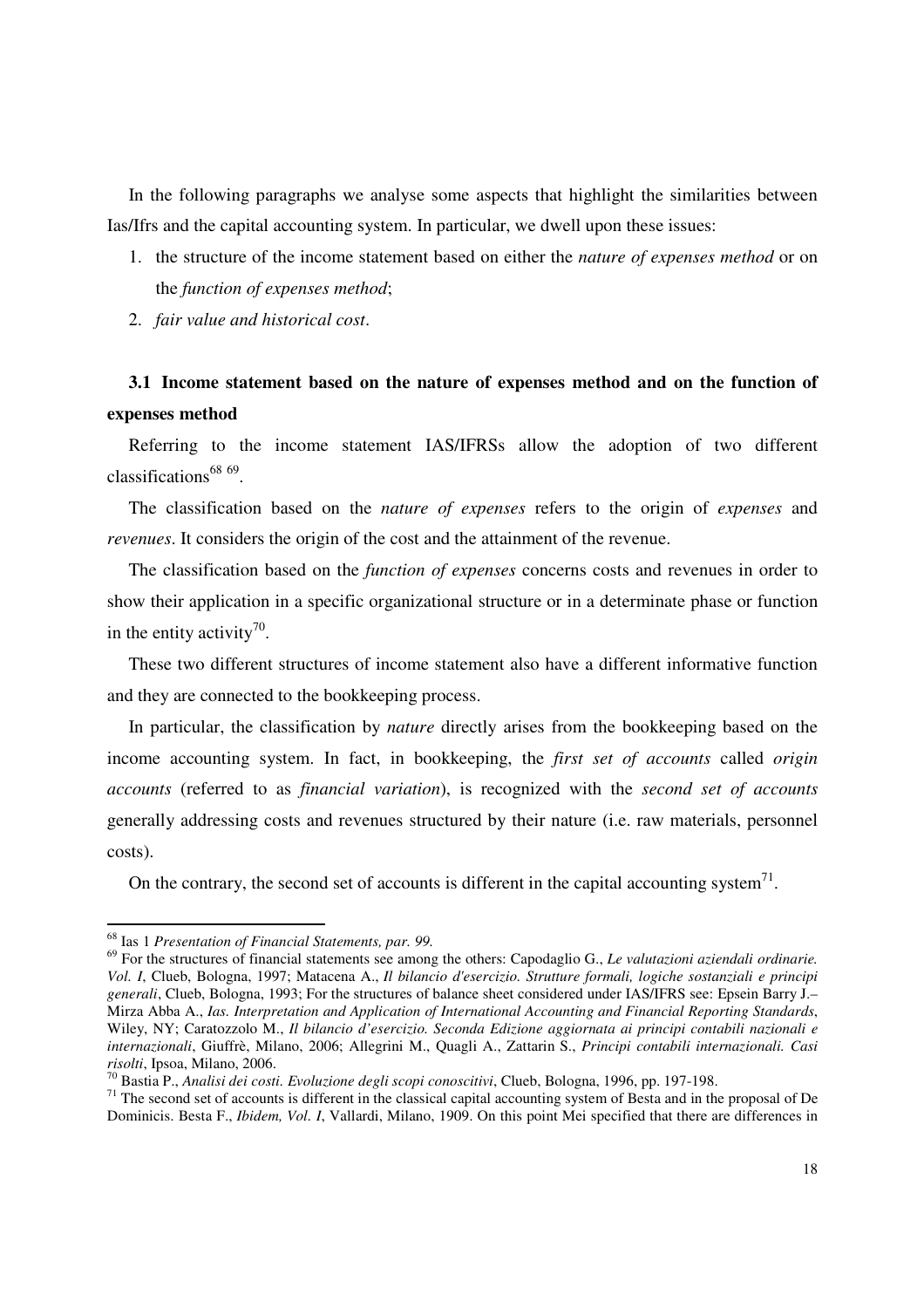Besta considers that only equity variations affect the income statement. The recognition does not describe the nature of the variation (i.e. revenue), but only the increase and decrease in capital assets or liabilities and the profit or loss referred to exchanges with third parties.

The Anglo-American system is based on the representation of the cost of sales. The entity recognizes exchanges with third parties as in the "capital accounting system", but it also recognizes some aspects of the industrial accounting<sup>72</sup> with the aim to determine the configuration of the cost<sup>73</sup>. Therefore we can note that the model proposed by Ias 1, par.  $103^{74}$ <sup>75</sup> is extremely similar to the one proposed by the above mentioned capital accounting system.

# **3.2** *Fair value<sup>76</sup>* **and historical cost**

To analyse the evaluation criteria adopted by the Iasb, it is necessary to point out that its financial statements model is based on an Anglo-Saxon capital accounting system. It is

Cash and Revenues

 $\overline{a}$ 

Cost of sale and Products

 $75$  Gabrovec Mei specified that there would be three different situations:

- "an account of the economical result in case of gross results, in the classical system, an account of the economical result in case of total expenses and revenues of the production of the period, in the current variation,
- an account of the economical result in case of expenses and revenues of the sales, in the Anglo-American variation.

the operation of the "Second Set of accounts" which are the causes of the diversification between the capital accounting systems. "A different definition of capital variations implies a different identification of costs and revenues and a different content of the original set". Gabrovec Mei O., *Ibidem*, 1995, p. 9.

<sup>72</sup> Gabrovec Mei O., *ibidem,* 1995, p. 165, "during the sale, the system determines:

There is a recognition of permanent inventory and not intermittent. It reports the variation of the nature of the good during the phases of loading and unloading."; Beretta Zanoni A., *Lo sviluppo degli studi economico aziendali negli Stati Uniti d'America: pensiero e opere di William Andrew Paton tra Economia e Ragioneria*, Quaderni Monografici Rirea, n. 12, Roma, 2002, pp. 68-69.

 $73$  The cost of sale shows an increase at the beginning of the year with the opening inventory and then with purchasing. Then it will be corrected by the sales and at the end of the year with the accounting transfer of the closing inventory.

<sup>74</sup> Ias 1 *Presentation of Financial Statements, par. 103: "The second form of analysis is the "function of expense" or "cost of sales" method and classifies expenses according to their function as part of cost of sales or, for example, the costs of distribution or administrative activities. […]".* 

Each accounting system is connected to a different structure of the profit and loss account". Gabrovec Mei O., *Ibidem*, 1995, p. 10.

 $\frac{76}{10}$  This short analysis is made without any claim to exhaustiveness, but wants to point out where we can find "fair value" or historical cost within the capital accounting system also with reference to some contributions arising from the International literature. A deep analysis of this matter is made by Alexander with reference to Ias/Ifrs and US Gaap, in "Recent history of fair value" in "*The Routledge Companion to Fair Value ad Financial Reporting*" Edited by Peter Walton, 2007. This book approaches fair value from many different perspectives giving a complete vision of it.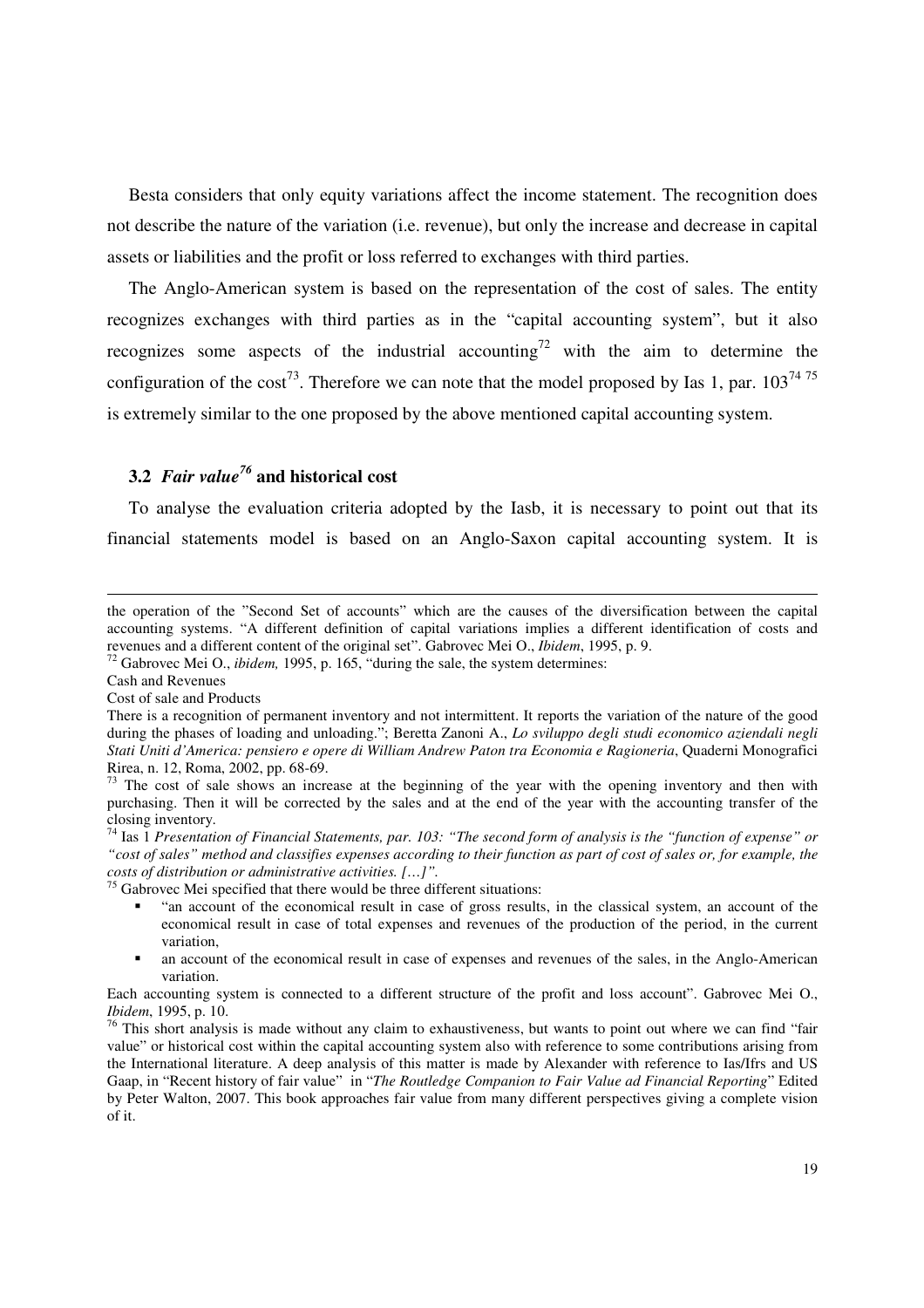characterized by an atomistic view of the capital, rectified to pursuit an unitary view through the *impairment test<sup>77</sup>* .

As seen in the first paragraph, the idea of Besta is that accounting value should be similar to its *valore reale*<sup>78</sup>. First of all, he refers to the *cost of re-production*. It is the cost of the physical reproduction of the good or the economical cost to obtain a different product, but with the same utility<sup>79</sup>.

In case of several exchanges for money, the *valore reale* can be determined by "the normal price or common price [...], included between the minimum and maximum prices made  $80$ .

Besta understood that this value was not usually adopted and he introduced the use of *historical cost* in particular for goods which are not involved in several exchanges and for which it is very difficult to determine the normal price obtained from the current prices $^{81}$ .

International Accounting Standards state the coexistence of different evaluation methods<sup>82</sup> that can be grouped in two categories: *historical cost* and *fair value<sup>83</sup>*. They include, as mentioned in the Framework, par. 100:

- a) historical cost;
- b) current  $cost^{84}$ ;
- c) realisable (settlement) value $^{85}$ ;
- d) present value"<sup>86</sup>.

<sup>-</sup>

<sup>77</sup> Cfr.: Ias 36 *Impairment of Assets.* 

<sup>78</sup> Besta F., *La Ragioneria. Vol. II*, *ibidem*, pp. 301 e 345. Could "*valore reale*" be translated into "*fair value*"?.

<sup>79</sup> Besta F., *La Ragioneria. Vol. II*, *ibidem*, pp. 301 e 345. Also: Ceriani G. -Frazza B., *Ibidem*, 2007, pp. 96 and followings; Paglietti P. – Pavan A., i*bidem,* 2008, Vol. VIII, n. 2, pp. 12 and followings.

<sup>80</sup> Besta F., *La Ragioneria. Vol. I*, *ibidem*, p. 232.

<sup>81</sup> Ceriani G. - Frazza B., *Ibidem*, 2007, p. 97.

<sup>&</sup>lt;sup>82</sup> The Framework of Ias/Ifrs at paragraph 100 states that: "a number of different measurement bases are employed to different degrees and in varying combinations in financial statements".

<sup>&</sup>lt;sup>83</sup> We can find a more detailed classification in Alexander (2007): Depreciated historical cost (Ias 16); depreciated revalued amount (Ias 16); lower of cost and net realizable value (Ias 2); fair value (Ias 39, 40, 41); amortized cost (Ias 39); cost plus profit attributable to work to date, less expected loss (Ias 11); recoverable amount (Ias 36).

Assets are carried at the amount of cash or cash equivalents that would have to be paid if the same or an equivalent asset was acquired currently. This definitions corresponds with the one of the "*present cost*" stated by Edwards E.O., Bell P.W., i*bidem*, 1961.

<sup>&</sup>lt;sup>85</sup> Assets are carried at the amount of cash or cash equivalents that could currently be obtained by selling the asset in an orderly disposal.

<sup>&</sup>lt;sup>86</sup> Assets are carried at the present discounted value of the future net cash inflows that the item is expected to generate in the normal course of business.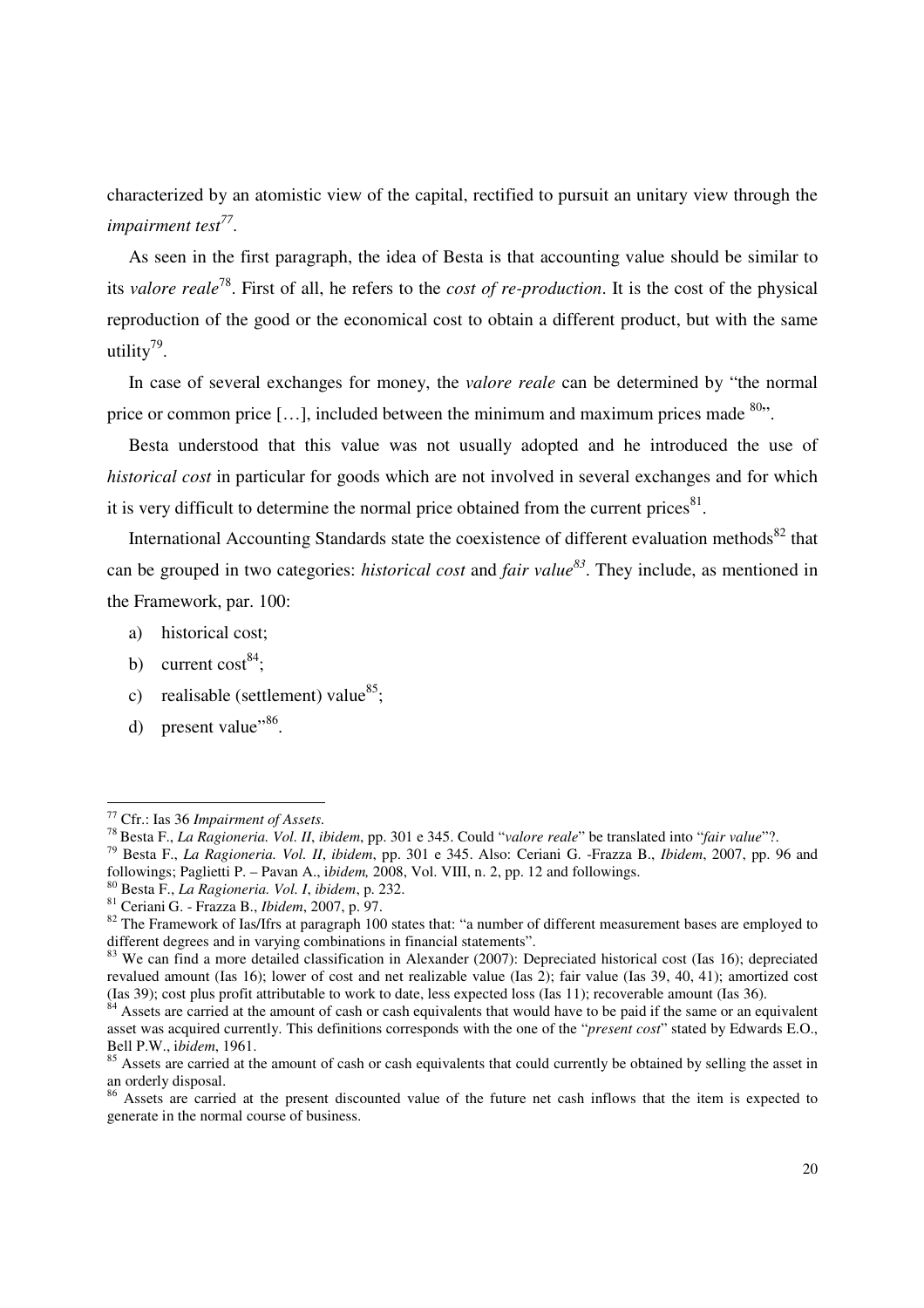Whereas classical *income accounting system* considers *historical cost* as the best and almost unique choice, capital accounting system of Besta and the one proposed by the Iasb allow the adoption of more different evaluation methods $^{87}$ . As mentioned above, the reference value model of the accounting system created by Besta is based on the "valore reale" that could be similar to the more recent concept of *current cost*, even if *historical cost* is the most used criteria thanks to its objectivity the lack of influence by the estimator<sup>88</sup> and its easy adoption.

On the contrary, IAS/IFRSs prefer historical cost<sup>89</sup> allowing anyway other evaluation systems, whose application is also deeply analyzed in the Italian literature $90$ .

#### **4. Conclusions**

At this point of the dissertation we would like to spend a few concluding lines. What arises from the work is the extreme difficulty and danger in attempting to confront different accounting "systems" with a space-time perspective. As we were able to observe in the first section of the article, Besta's idea is found consistent with the concepts of theoretical economy of its time. As a matter of fact, in such context the dominant idea was the one of being able, under determined conditions, to identify, using the markets' functioning, the *valori veri o reali of goods,* to be found in the equilibrium prices, carrying all of this in the processing of the accounting operations.

In particular the income statement based on the function of expenses method is arises from the "capital accounting system" of Besta as first hypothesis and it is connected to the Anglo-Saxon model through subsequent developments, as seen in the previous paragraphs.

 $87$  "These two approaches focused to the capital method of current values" [...]. They consider that the economical result is influenced by the values obtain from the exchanges of period and the ones from the normal activity of the entity (*holding gains or losses*)", Paglietti P. – Pavan A., i*bidem,*, 2008, pp. 20 e 21.

<sup>88</sup> Palumbo R., "Spunti di riflessione sul decadimento del paradigma bestano a vantaggio di quello zappiano: il contributo di Vittorio Alfieri", in *Rivista Italiana di Ragioneria ed Economia Aziendale*, May-June 1999, pp. 303 and followings.

<sup>89</sup> Framework, par. 101.

<sup>90</sup> The most recent Italian studies are: Allegrini M., *Concetti…, ibidem*; Andrei P., *Valori storici e valori correnti nel bilancio di esercizio*, Giuffrè, Milano, 2004; Catuogno S., *Configurazioni…, ibidem*; Lionzo A., *Ibidem*, 2005; Pizzo M., *Il Fair Value nel bilancio di esercizio*, Cedam, Padova, 2000; Rossi C., *Il concetto di Fair Value e la valutazione degli strumenti finanziari*, Giuffrè, Milano, 2003; Zambon S., *Entità e proprietà nei bilanci di esercizio*, Cedam, Padova, 1996.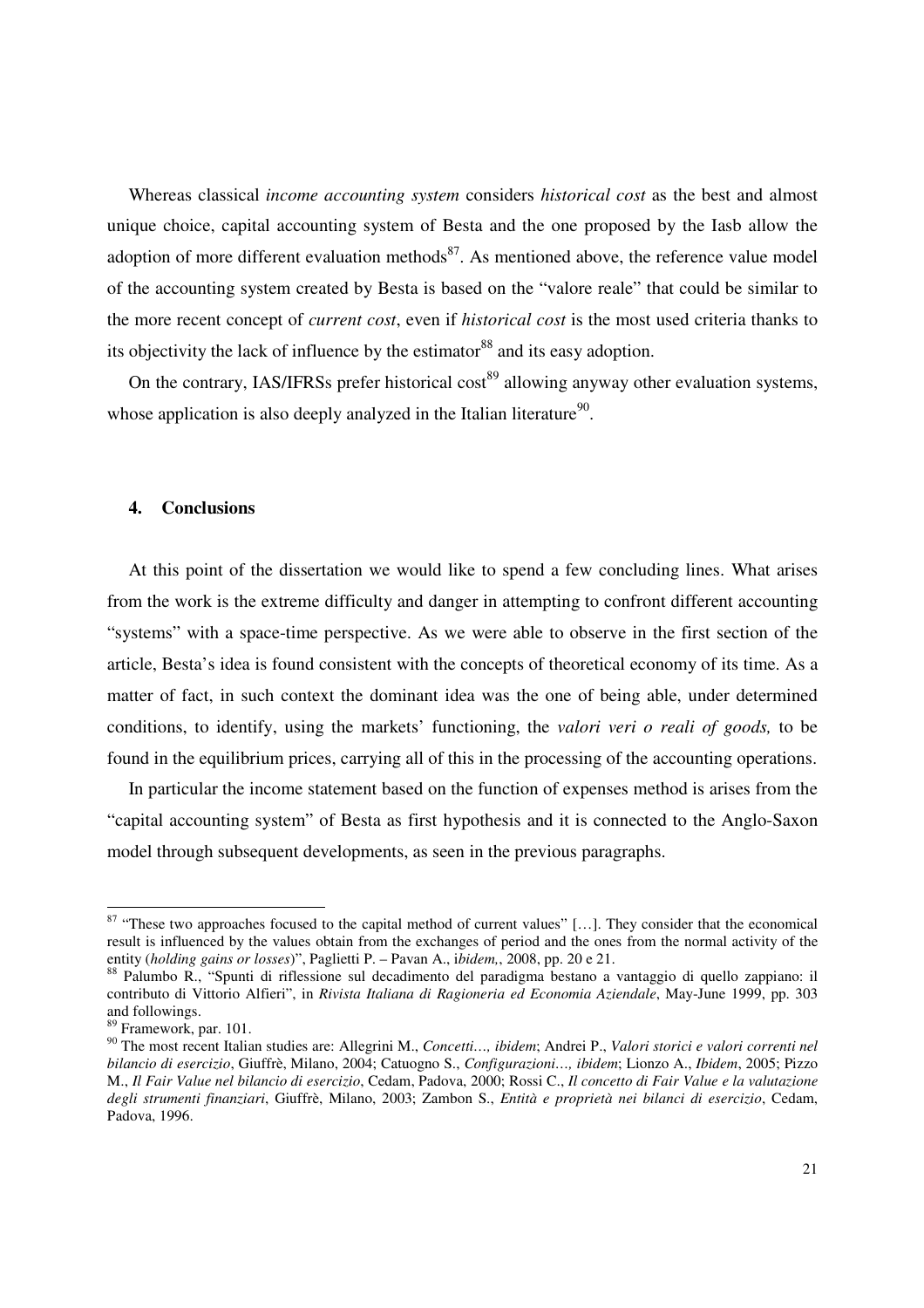On the other hand, considering the evaluation criteria, we point out that fair value adopted by Ias/Ifrs, in one of its configurations, can be find also in the "capital accounting system" of Besta, where he suggests the adoption of a *valore reale* that can be considered as the "cost of economic reproduction". This concept is not far from the ones of "present cost" and "current cost" stated by Edwards and Bell (1961).

Likewise, the Anglo-Saxon accounting appears as a capital based model in which the focus of the attention lies on the business' capital with respect to the economic result, according to an atomistic perspective, being however different from both the Besta's classical capital system and the *variante corrente* of De Domincis. The marked professional vocation of the Anglo-Saxon countries has indeed caused the lack of development of a solid literature base –as otherwise observed in our country- able to build a defined theoretical framework. On the contrary it is possible to find several different conceptual frameworks, among which we chose to analyze asset-liability and revenue-expense. The former more coherent to Besta's model under a conceptual point of view, the latter closer to the revolution led in a later period by Zappa. Moreover, the quick development of financial markets has led to the search for information ever more useful to investors able to reflect the actual business management, with the consequent transition from the traditional values system towards current values able to express the market's dynamics.

Hence it is possible to assert that the meaning of "current value", to which the Anglo-Saxon capital based system refers to takes on different cuttings on the basis of the observed context. In the logic of the international accounting principles the current value becomes fair value, concept that cannot be placed in any particular category. The two terms cannot obviously be seen as synonyms in reason of the fact that the latter adopts –on the basis of the evaluated objectdifferent "configurations of value", for example: historic cost, replacement cost, and in few instances also the one of current value.

This being said, it is even plausible that the idea of *valore reale* embedded in Besta's literature could be brought back to a wider concept of current value<sup>91</sup> with the meaning of replacement

<sup>&</sup>lt;sup>91</sup> We refer to the idea of current value as "*entry value*". For further studies we recommend, among the others: Andrei P., *Valori..., ibidem*.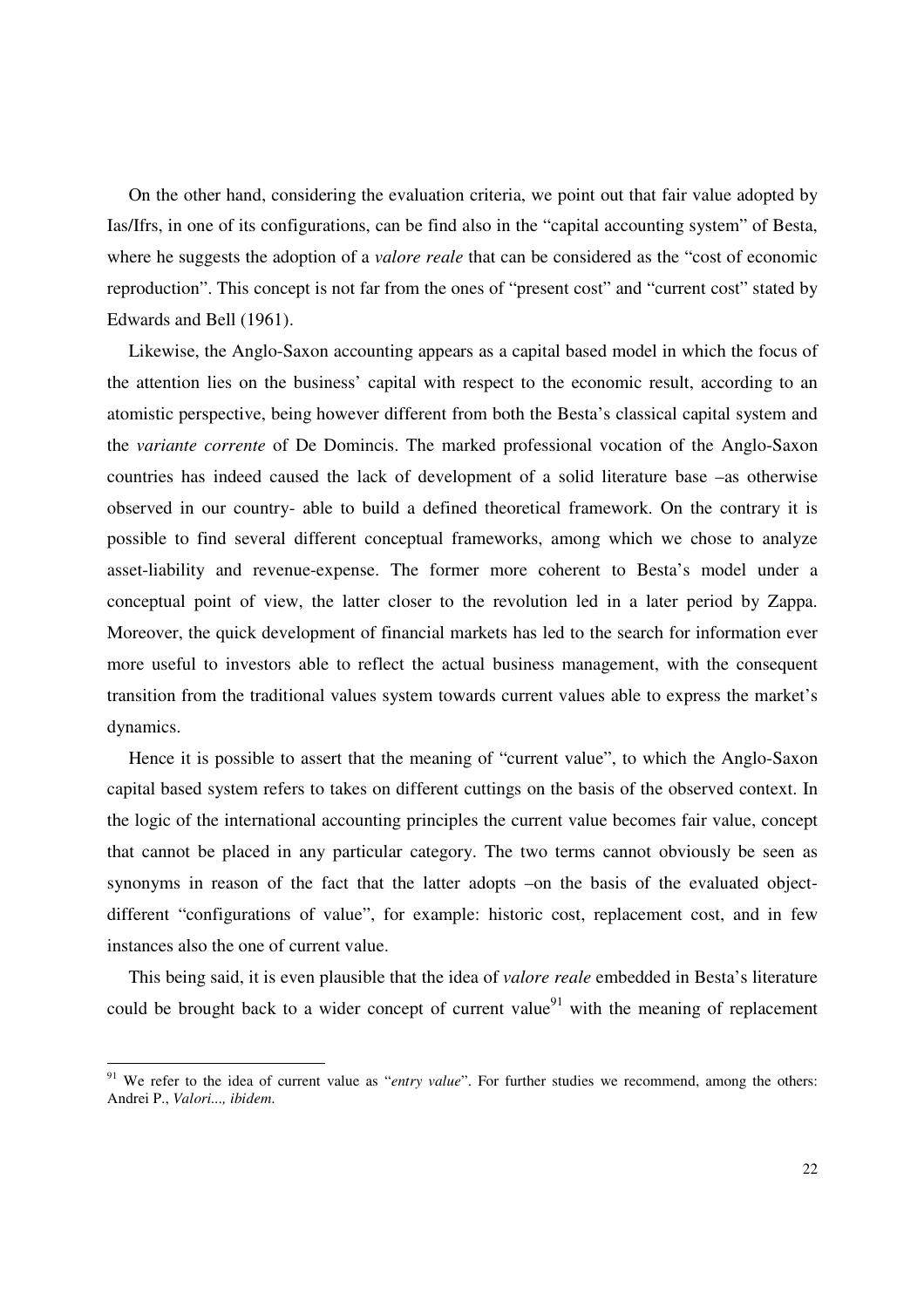cost, and for this we like to think that the Anglo-Saxon accounting could have recalled, even if only for certain aspects, the picture traced by our Master Besta.

#### **References**

Alexander D. J, Archer S. (2000), "On the Myth of "Anglo-Saxon" Financial Accounting", *in The international journal of Accounting*, Vol. 35 No. 4, pp.539-557

Alexander D. J. (2007), "Recent history of fair value", in "*The Routledge Companion to Fair Value and Financial Reporting*", edited by Peter Walton, may 2007,

Allegrini M. (2006), Quagli A., Zattarin S., *Principi contabili internazionali. Casi risolti*, Ipsoa, Milano

Allegrini M. (2001), *Concetti di reddito e conseguenti logiche di valutazione*, Giuffré, Milano Andrei P. (2004), *Valori storici e valori correnti nel bilancio di esercizio*, Giuffrè, Milano

Anthony R. N. (1983), *Contabilità e bilancio: uno schema concettuale*, Milano, Franco

Angeli, 1986 (trad. dall'originale Tell it like it was: a Conceptual Framework for Financial Accounting, Illinois, Homewood

Bastia P. (1996), *Analisi dei costi. Evoluzione degli scopi conoscitivi, Clueb*, Bologna

Besta F. (1920), *Ragioneria*,Vol. I, Vallardi

Bruni G., (1996) "La Ragioneria scientifica nel pensiero di Fabio Besta e nelle successive tendenze ed evoluzioni", in *Rivista Italiana di Ragioneria e di Economia Aziendale*

Capodaglio G. (1997), *Le valutazioni aziendali ordinarie*, Volume Primo, Clueb, Bologna

Capodaglio G. e Ricci A. (2008), Le finalità conoscitive del bilancio d'esercizio recenti modifiche normative e prospettive future, in *Rivista Italiana di Ragioneria e di Economia Aziendale* – novembre-dicembre

Caratozzolo M. (2006), *Il bilancio d'esercizio*. II Edizione aggiornata ai principi contabili nazionali e internazionali, Giuffrè, Milano

Cassandro P.E. (1973), Sul contenuto degli studi di Accounting, in *Rivista Italiana di Ragioneria e di Economia Aziendale*, Roma, n. 5-6

Catuogno S. (2003), *Configurazioni di reddito a valori correnti e modelli di capital maintenance*, Cedam, Padova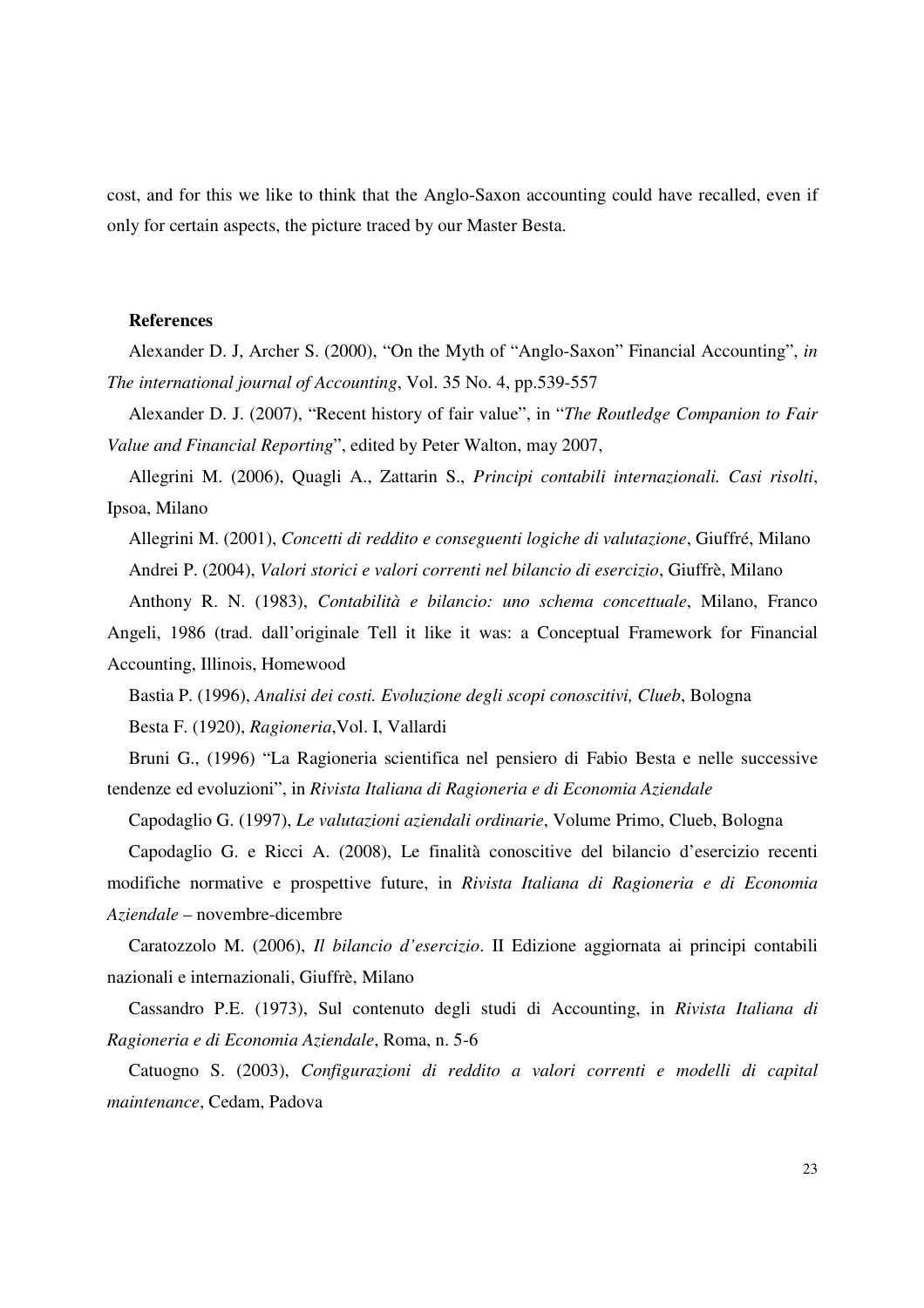Catturi G. (1997), *Teorie contabili e scenari economico-aziendali*, Cedam, Padova

Ceriani G. - Frazza B. (2007), *Metodi, sistemi contabili e connesse strutture di conto economico nelle imprese*, Cedam, Padova

Ceriani G. (2008), Il sistema contabile patrimoniale nell'impostazione di Fabio Besta, nella variante corrente e nella variante anglo-americana, in *Contabilità e cultura aziendale*, Vol. VI, n. 2

De Dominicis U. (1964), *Lezioni di ragioneria generale*, Vol. II, Azzoguidi, Bologna

De Dominicis U. (1976), *Lezioni di ragioneria generale. Capitale, costi e ricavi*, Vol. V,

Cooperativa Libraria Universitaria Editoriale, Bologna

D'Ippolito T. (1946), *I costi di produzione nelle aziende industriali*, Giuffrè, Milano

Edwards E.O., Bell P.W. (1961), *The Theory and Measurement of Business Income*, University of California Press, Berkeley and Los Angeles

Dearden J. (1968), *Essential of cost accounting*, Addison Wesley publishing company, Reading, Massachusetts

Epsein B.J. - Mirza A.A., Ias. *Interpretation and Application of International Accounting and Financial Reporting Standards,* Wiley, NY

Fanni M. – Cossar L. (1994), *Il metodo contabile*, La Nuova Italia Scientifica, Roma

Ferrero G. (1976), I limiti del costo come criterio base nelle valutazioini di bilancio, in *Rivista dei Dottori Commercialisti*

Gabrovec Mei O. (1995), *Sistemi contabili e strutture del conto del risultato economico*, Cedam, Padova

Giannessi E. (1980), *I precursori in economia aziendale*, IV Ed., Giuffrè, Milano

Lionzo A. (2005), *Il sistema dei valori di bilancio nella prospettiva dei principi contabili internazionali*, Angeli, Milano

Lionzo A. (2007), Il postulato della competenza nel contesto dei principi contabili internazionali, in *Rivista Dottori Commercialisti*, n. 4

Mackenzie D. (1956), *The fundamentals of accounting: a cost and revenue approach*, New York, Macmillian

Matacena A. (1993), *Il bilancio d'esercizio. Strutture formali, logiche sostanziali e principi generali*, Clueb, Bologna